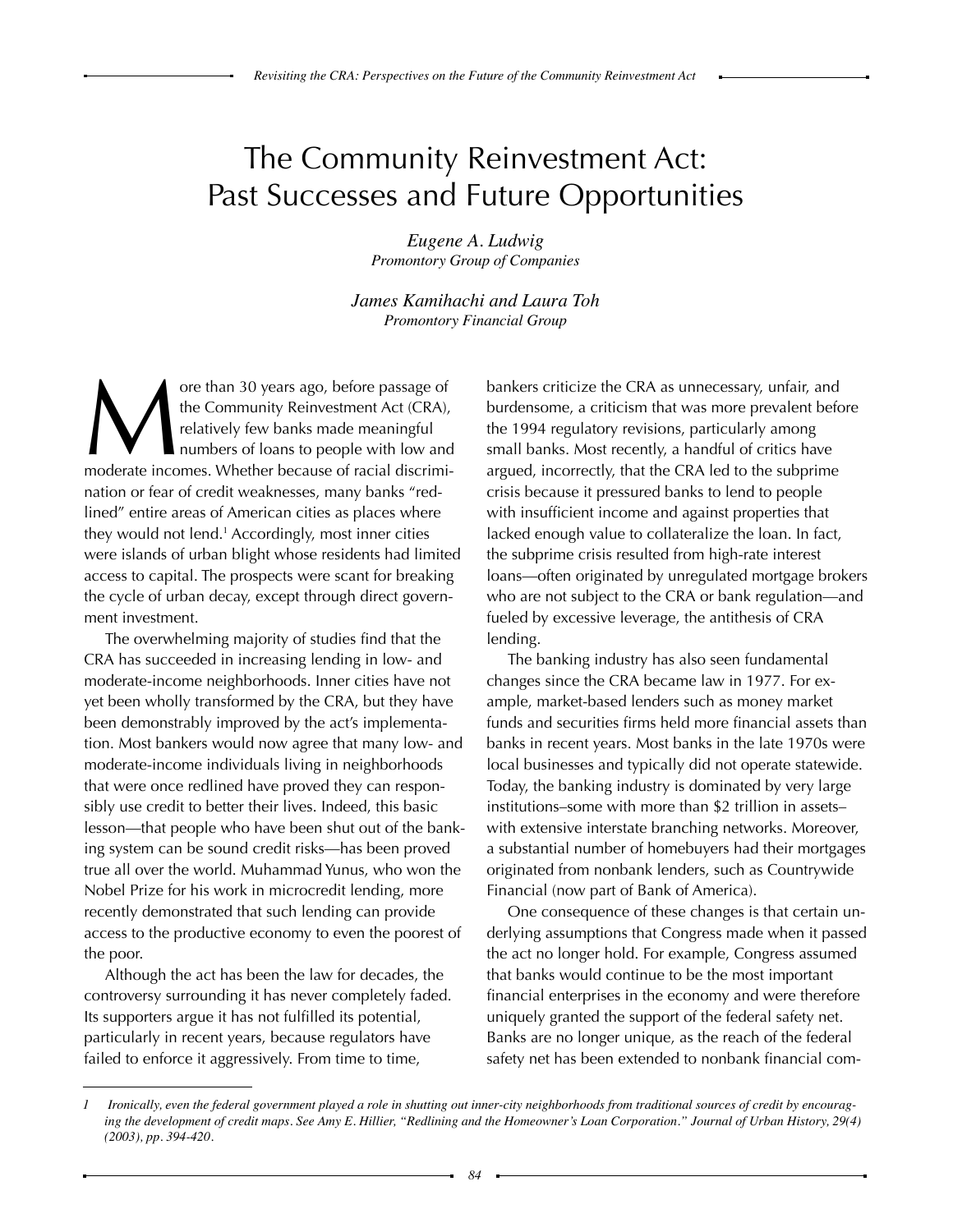panies. In the late 1990s, the Federal Reserve arranged the bailout of a hedge fund, Long Term Capital Management. Most recently, it arranged and participated in the bailout of insurance company American International Group, the nationalization of Fannie Mae and Freddie Mac, and the bailout of investment bank Bear Stearns, and it has granted broker-dealers access to the Federal Reserve's Discount Window. An additional assumption, correct at the time, was that banks had clearly defined service areas, but interstate banking has made a geographically-based service area outdated.

If the CRA is to continue to be effective, it must be modernized by expanding its reach to nonbanks and its service area focus from one that is almost entirely local to one that can be national in appropriate circumstances.

This paper examines the history of the CRA; academic studies of its accomplishments; why the CRA is not to blame for the subprime mortgage crisis; and it offers recommendations to address lingering issues surrounding the CRA, particularly how it might be changed in light of the changed financial services landscape.

### **The History of the CRA**

Beginning in 1935, the Home Owners' Loan Corporation (at the behest of the Federal Home Loan Bank Board) in collaboration with private organizations developed maps that rated areas in and around larger American cities for mortgage lending risk. The riskiest neighborhoods were outlined in red. Private lenders used these maps as guides to determine where they should lend, and as a consequence, lending decisions for homes in supposedly high-risk areas were not based on the income of the individual, but on the neighborhood in which the person lived. Because it was common practice for homes in white neighborhoods to have covenants that prohibited ownership by racial and religious minorities, redlining meant that racial minorities and the poor were concentrated in the most rundown parts of cities, areas that were made worse by the race riots of the 1960s.

Much change was needed to turn blighted areas of American cities around, including an end to racial discrimination and improved government services. It was also clear by the mid-1970s that normal access to traditional credit channels for residents and small businesses in redlined neighborhoods was essential to rebuilding the inner city.

#### *The Housing and Community Development Act of 1977*

Congress banned racial discrimination in lending in the Equal Credit Opportunity Act of 1974 and in the Fair Housing Act, which was passed as part of the Civil Rights Act of 1968. Despite these measures, Congress needed to outlaw redlining as well because lenders were engaging in "neighborhood discrimination" by denying mortgages to applicants on the basis of the neighborhood in which the property was located, not on the creditworthiness of an individual borrower. $2$  Even a middle-income borrower might be denied a loan for a house in a redlined neighborhood. Senator William Proxmire, a Wisconsin Democrat who was then the chairman of the Senate Banking Committee and who engineered the CRA's passage, remarked that "many creditworthy areas [were] denied loans," a trend he argued "undoubtedly aggravates urban decline."<sup>3</sup>

The CRA was included in the Housing and Community Development Act of 1977 and was signed into law by President Jimmy Carter on October 12, 1977. In his remarks, the president made specific note of the CRA, congratulating Congress on "devising the formulae to channel funds into areas that are most in need" by "add[ing] a restraint on unwarranted redlining of depressed areas."<sup>4</sup> Since its passage, the scope of the CRA has expanded from urban inner cities to include disadvantaged rural communities as well.

But why would banks choose to ignore profitable lending opportunities? One answer is a market failure, in this case information barriers and costs. When the CRA became law, 14,411 commercial banks and 4,388 thrifts were operating, but relatively few had branches in redlined neighborhoods.<sup>5</sup> Because banks

*<sup>2 15</sup> U.S.C. §§1691 et seq. and 42 U.S.C §§ 3601 et seq.*

*<sup>3 123</sup> Cong. Rec. H8958 (daily ed. Jun. 6, 1977).*

<sup>4</sup> Jimmy Carter, "Remarks on Signing H.R. 6655 Into Law" (Washington, DC: The White House, October 12, 1977).

<sup>5</sup> FDIC. "Federal Deposit Insurance Corporation, Number of Institutions, Branches and Total Offices, FDIC-Insured Commercial Banks, United States and Other Areas, Balances at Year End, 1934 - 2007" (Washington, DC: FDIC, August 2008), available at www2.fdic.gov/hsob/ hsobRpt.asp; and OTS. "2007 Fact Book, A Statistical Profile of the Thrift Industry." (Washington, DC: DOT, June 2008), available at files.ots. *treas.gov/481109.pdf.*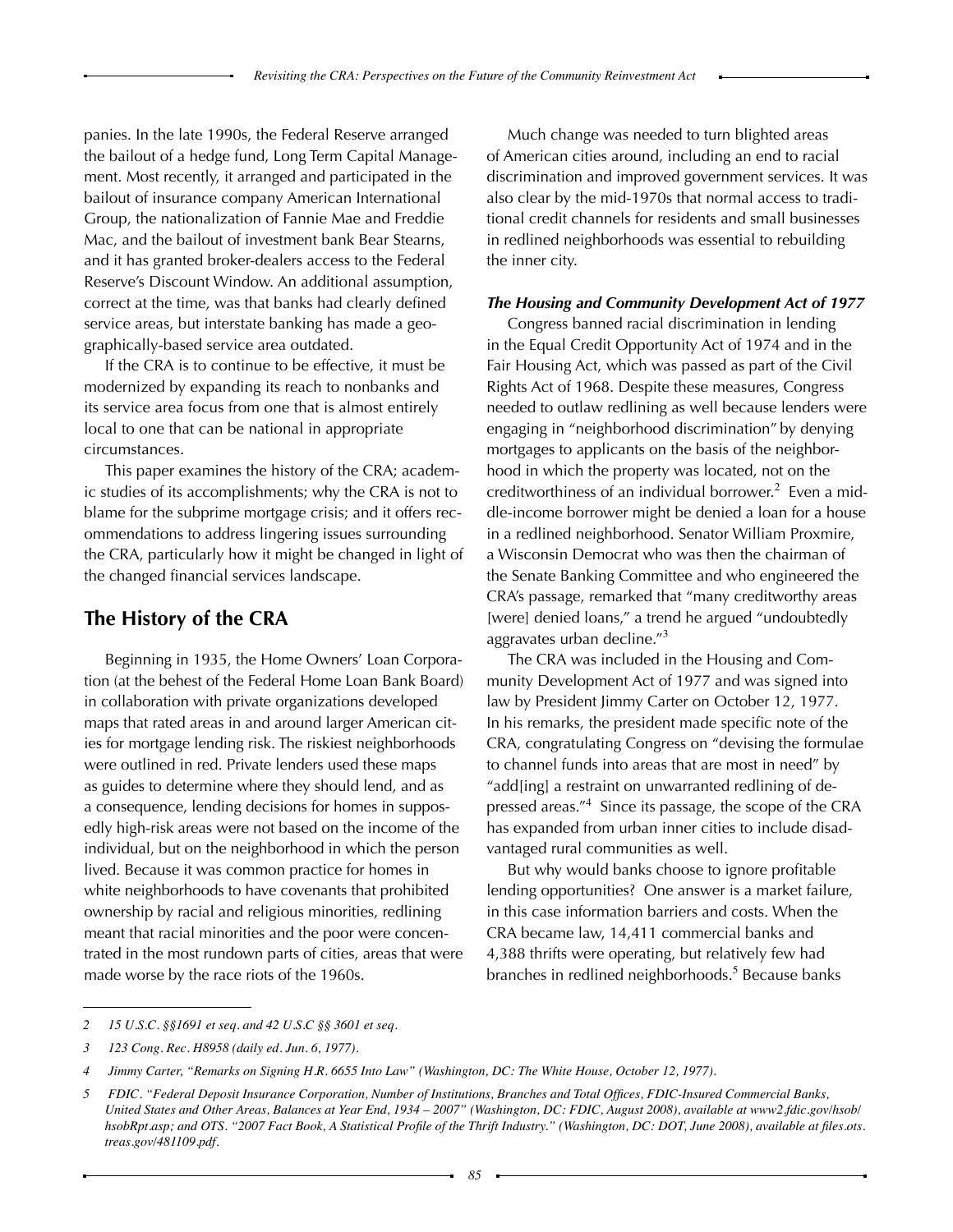were not located there, they lacked awareness of attractive lending opportunities in those neighborhoods. Banks feel safer and find it more convenient to lend in a familiar neighborhood than an unfamiliar one, as investigating a new neighborhood requires spending time and effort.

Likewise, low- and moderate-income borrowers typically lacked sufficient knowledge of finance; thus, unlike more active participants in the financial system, they may not have known how best to approach banks. Lang and Nakamura and Ling and Wachter confirmed that banks face an initial informational barrier to overcome.<sup>6</sup> However, if one bank found successful lending opportunities in an area, others soon followed. Some banks might "free ride" on the efforts of others and cherry-pick the easiest lending opportunities.

Another critical problem was racial discrimination. Munnell and colleagues, reviewing Boston-area HMDA data, concluded that minority loan applicants had a higher loan denial rate, even when controlling for economic, employment, and neighborhood characteristics.<sup>7</sup> Avery *et al* found that lower levels of lending to blacks could not be fully explained by income and wealth.<sup>8</sup>

Of course, banks did not entirely ignore inner cities. The Senate Banking Committee found that some financial institutions were simply taking deposits from inner city residents and lending them elsewhere. Senator Proxmire cited several examples of disinvestment, including the situation in Brooklyn, New York, where only about 11 percent of local deposits were reinvested in the community, and a similar case in Washington, DC, where a bank invested "about 90 percent of the money…outside of the community where the money [was] deposited."<sup>9</sup>

Senator Robert B. Morgan, a Democrat from North Carolina, led the opposition to the CRA. Although Morgan said he supported the "ultimate intent" of the CRA, which was "to assure that the credit needs of the inner city are adequately met," he argued that if it were effective, the CRA would amount to credit allocation, but if it failed, it would only discourage inner-city lending.<sup>10</sup> In response to concerns regarding credit allocation, the lending quotas mandated by early drafts of the act were removed. Thus, the enacted version of the CRA does not state the amount or the manner by which financial institutions should fulfill their community obligations, leaving considerable flexibility for the institutions and their regulators to determine the details of CRA compliance programs. Anticipating critics' charge that the CRA forces institutions to make bad loans, the act explicitly provides that CRA lending should be "consistent with the safe and sound operation of such institution."<sup>11</sup>

The CRA applies only to banks and thrifts.<sup>12</sup> Congress reasoned that these institutions already have a "continuing and affirmative obligation to help meet the credit needs of the local communities in which they are chartered."<sup>13</sup> Additional legislation was necessary because "the absence of specific, statutory language… undercut efforts to get a uniform policy of community reinvestment."<sup>14</sup> Senator Proxmire added that, "convenience and needs does not just mean drive-in teller windows and Christmas Club accounts. It means loans."<sup>15</sup> At the time, banks and thrifts were the dominant lenders and were thought to have "the capital, the know-how, and the efficiency to do the job" of making loans to rebuild cities.<sup>16</sup> To encourage compliance with the act, federal financial regulatory agencies were to examine

*13 Ibid.*

*16 Ibid.*

<sup>6</sup> William Lang and Leonard I. Nakamura, "A Model of Redlining," Journal of Urban Economics, 33 (Spring 1993), pp. 223-234; David C. Ling and Susan M. Wachter, "Information Externalities and Home Mortgage Underwriting," Journal of Urban Economics, 44 (November 1998), pp. *317-332.*

<sup>7</sup> Alicia Munnell et al. "Mortgage Lending in Boston: Interpreting HMDA Data." Working Paper 92-7 (Boston: Federal Reserve Bank of Bos*ton, October 1992).*

*<sup>8</sup> Robert B. Avery, Patricia E. Beeson, and Mark S. Sniderman, "Account for Racial Differences in Housing Credit Markets." Working Paper 9310 (Cleveland: Federal Reserve Bank of Cleveland, December 1993).* 

*<sup>9 123</sup> Cong. Rec. H8958 (daily ed. Jun. 6, 1977).*

*<sup>10</sup>  Ibid., H8653.*

*<sup>11 12</sup> U.S.C. §2901.*

*<sup>12</sup>  Ibid.*

*<sup>14 123</sup> Cong. Rec. H8932 (daily ed. Jun. 6, 1977).*

*<sup>15 123</sup> Cong. Rec. H8958 (daily ed. Jun. 6, 1977).*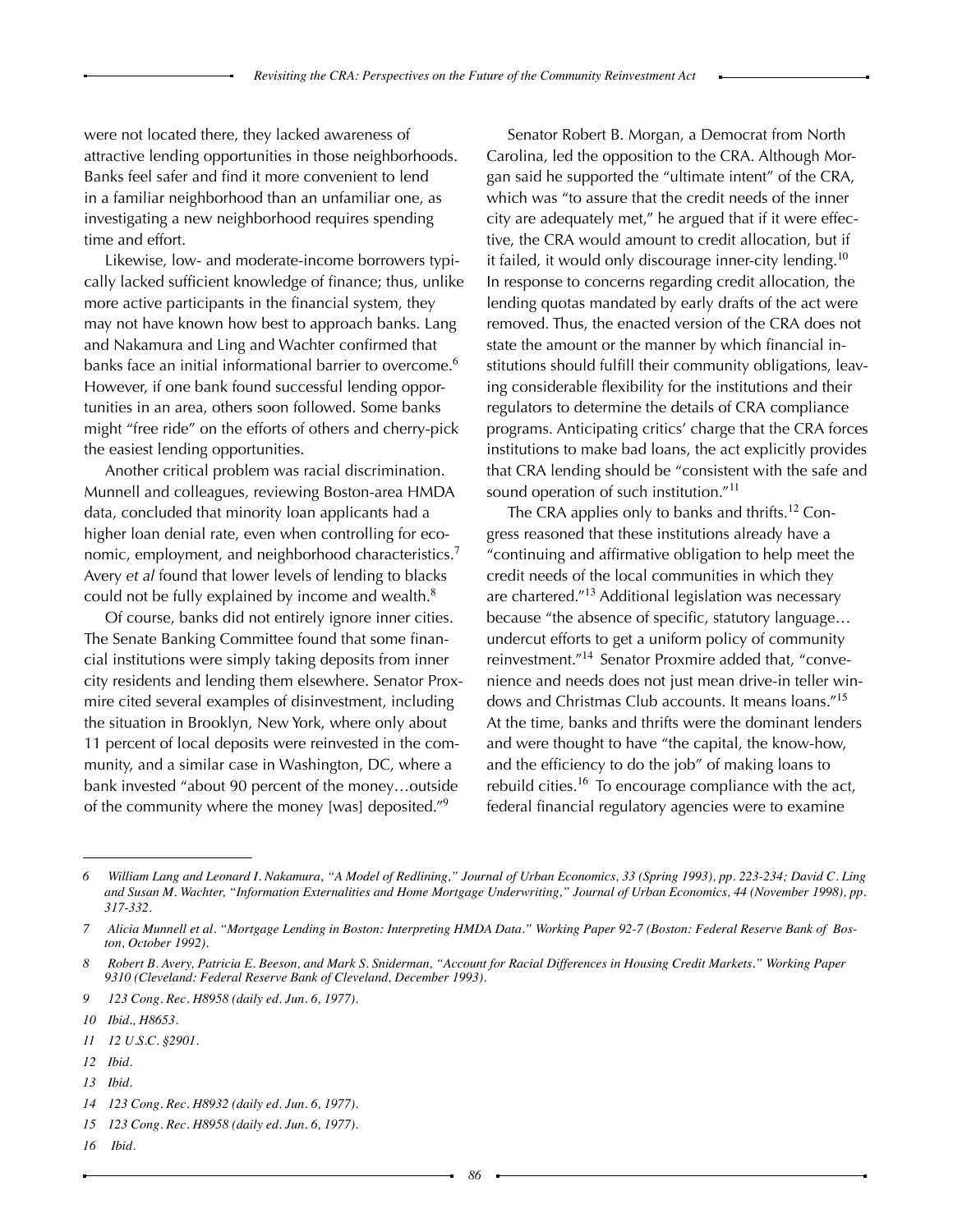institutions' adequacy in meeting "the convenience and needs" of their local communities, defined as including both deposit and credit services.<sup>17</sup>

Another important reason that banks and thrifts were deemed to have an obligation to lend in their neighborhoods was that the government's grant of a charter confers special privileges, such as protection from competition and access to the federal safety net, including low-cost deposit insurance from the Federal Deposit Insurance Corporation (FDIC) and inexpensive credit from the Federal Reserve Banks and the Federal Home Loan Banks.<sup>18</sup>

#### *Legislative Amendments to the CRA*

Since its passage in 1977, Congress has amended the CRA several times. The first revisions took place as part of the Financial Institutions Reform, Recovery, and Enforcement Act of 1989 (FIRREA), which required regulatory agencies to make public their CRA evaluations and ratings. 19

Two years later, Congress passed the Federal Deposit Insurance Corporation Improvement Act of 1991, which expanded the regulators' information disclosure requirements to include publication of both the data and the factual findings used to support the rating assigned to an institution. In making these changes, Congress sought to promote greater uniformity and transparency in CRA examinations and ratings, in response to activists' complaints that it was nearly impossible to determine regulators' assessment criteria or to monitor an institution's CRA performance.<sup>20</sup>

Following the FIRREA amendments to the CRA, regulators adopted a more descriptive four-level ratings scale: Outstanding, Satisfactory, Needs to Improve, and Substantial Noncompliance.<sup>21</sup> Ironically, this new rating scheme in the view of some community activists compressed ratings and made it more difficult to differentiate between mediocre, good, and excellent ratings.<sup>22</sup> However, following the rule change, a larger proportion of institutions received below-average ratings than before, indicating that regulators were becoming more rigorous in their examinations. $^{23}$ 

Of course, the reason the CRA's supporters and Congress wanted a more rigorous rating process was their belief that banks would want to avoid receiving a poor CRA rating and risk having an application to establish a new branch or to buy a bank rejected on the basis of a low rating. Furthermore, a low rating might make a bank less attractive to potential buyers. As it turned out, the CRA ratings did decline, but application denials linked to the CRA did not significantly increase. Thomas found that regulators denied only 20 more applications by 1996, bringing the total number of denials since the act's passage to 31 of nearly 105,000 applications.<sup>24</sup>

The Resolution Trust Corporation Refinancing, Restructuring, and Improvement Act of 1991 and the Housing and Community Development Act of 1992 (1992 HCDA) contained subtle changes to increase the range of activities eligible for CRA credit. The former stipulated that banks could get CRA credit for participating in lending consortia with minority- or women-owned banks or low-income credit unions, provided that the loans benefited the local community. The 1992 HCDA stated that providing a branch in predominately minority areas, or to minority- or womenowned banks, should be viewed positively during CRA evaluations. Lawmakers reasoned that minority- and women-owned institutions are more likely to provide

*<sup>17 123</sup> Cong. Rec. H8932 (daily ed. Jun. 6, 1977).*

*<sup>18</sup> Richard D. Marsico, Democratizing Capital: The History, Law, and Reform of the Community Reinvestment Act (Durham: Carolina Academic Press, 2005).*

<sup>19</sup> U.S. General Accounting Office, "Community Reinvestment Act: Challenges Remain to Successfully Implement CRA." Report to Congressional *Requesters. GAO/GGD-96-23 (Washington, DC: GAO, November 1995).*

*<sup>20</sup> Marsico, Democratizing Capital.*

<sup>21</sup> Kenneth H. Thomas, "CRA's 25th Anniversary: The Past, Present and Future." Working Paper No. 346 (Annandale-on-Hudson, NY: Bard Col*lege, Levy Economics Institute, June 2002).*

*<sup>22</sup> Kenneth Thomas, Community Reinvestment Performance (Chicago: Probus Publishing, 1993).*

*<sup>23</sup>  Ibid.*

*<sup>24</sup> Kenneth Thomas, The CRA Handbook (New York: McGraw Hill, 1998).*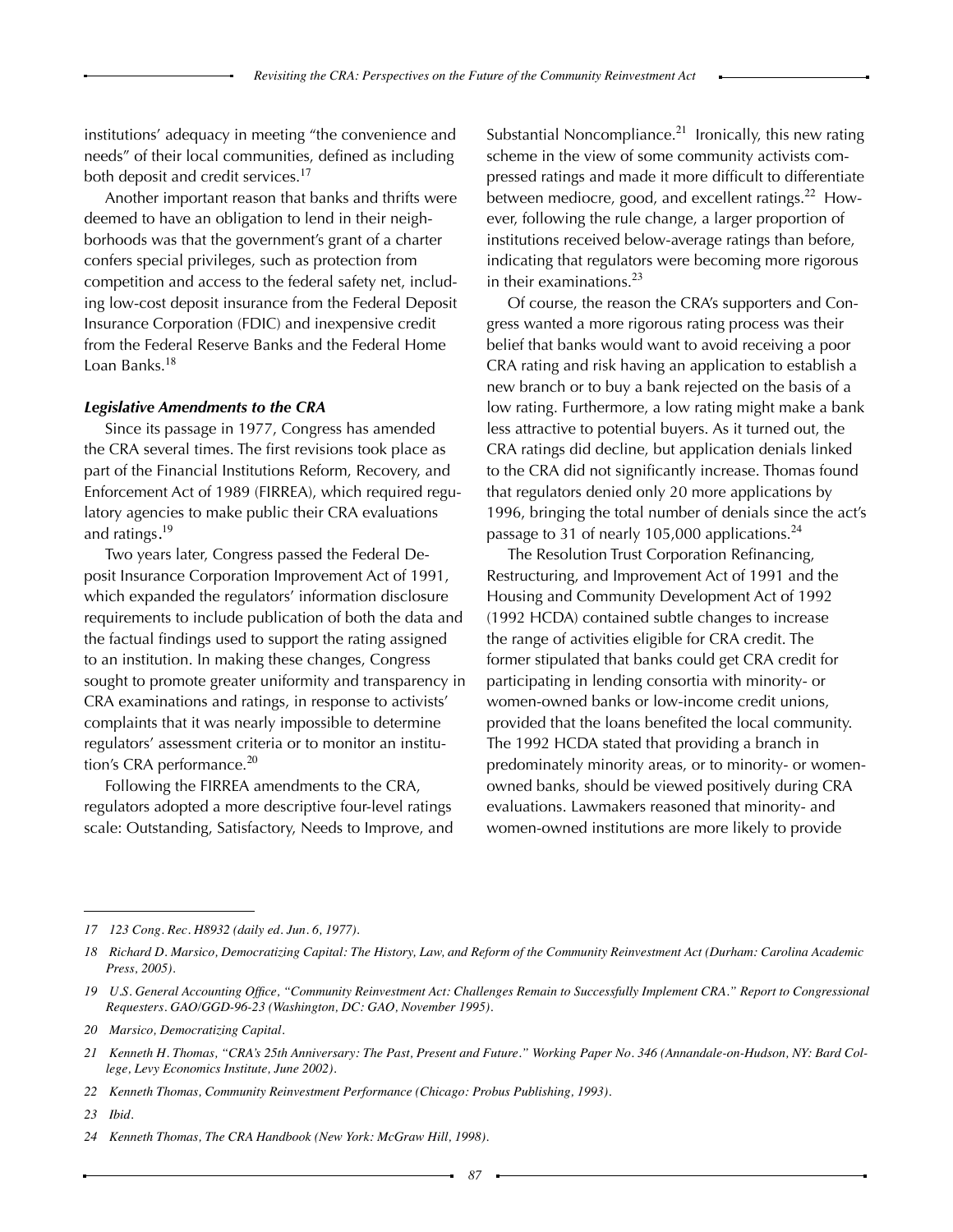credit to low- and moderate-income neighborhoods, and assisting those institutions would indirectly promote CRA-related lending.<sup>25</sup>

The Riegle-Neal Interstate Banking and Branching Efficiency Act of 1994 made more significant changes. Up to this point, it was unclear that a bank had much at stake in CRA assessments. Congress amended the CRA to require that regulators conduct separate CRA performance assessments for each state in which an institution maintains a presence, with the intention of discouraging banks from taking the deposits they raised in one state and using them to ratchet up lending in another.<sup>26</sup> In addition, given that banks needed a Satisfactory rating for regulatory approval of interstate branches, Riegle-Neal augmented community activists' leverage to extract CRA lending commitments. The effect of these changes was that banks planning to branch out across states, which were generally larger institutions, were motivated to achieve high CRA ratings. Today, however, most banks have long since branched out, diminishing the importance of the additional incentive that Riegle-Neal provided.

The Gramm-Leach-Bliley Act of 1999 (GLBA) included several revisions to the CRA legislation. First, it required that a banking firm and all of its subsidiaries receive and maintain CRA ratings of Satisfactory or higher to establish a financial holding company and engage in expanded financial activities. Likewise, national banks must receive and maintain at least a Satisfactory rating to establish and maintain a financial subsidiary, which a bank must do if it wants to conduct securities business. Second, the GLBA mandated that terms be disclosed of CRA-related agreements that were negotiated between financial institutions and community groups. This provision reflected the view of Senator Phil Gramm, a Texas Republican, that community activists "extort" commitments from banks with threats of protests and challenges. The third revision was in response to industry complaints about the burden of compliance. The GLBA limits the

frequency with which regulators can conduct CRA examinations at institutions with ratings of Satisfactory or higher. It also prohibits agencies from performing CRA examinations at institutions with less than \$250 million in assets or that are affiliated with a holding company with less than \$1 billion in assets.<sup>27</sup>

The GLBA significantly reduced the number of CRA examinations, given that many banks are categorized as Small. Apgar and Duda found that less than 30 percent of all residential mortgage loans were subject to CRA review in  $2003.<sup>28</sup>$ 

#### *The 1995 Regulatory Reform*

Regulators in 1995, at the behest of President Clinton, also substantially changed how the CRA is administered. Prior to 1995, CRA examiners assessed performance on the basis of 12 factors and then rated institutions on a five-point scale, where 1 was the highest possible grade and 5 the lowest. These ratings were opaque and subjective. For instance, the Federal Home Loan Bank, the former thrift regulator, considered a ranking of 3 to be Satisfactory while the three other federal bank regulators required a rating of 2 for a bank's CRA performance to be considered adequate.<sup>29</sup>

Not many institutions received low CRA ratings, and those that did seemed to suffer few consequences. It was extremely rare for a regulator to deny an application for a branch or a merger on the basis of an institution's CRA rating. A study by Thomas found only 11 CRA denials out of more than 50,000 branch and merger applications between 1977 and 1989. $30$ 

Both regulated financial institutions and CRA supporters complained that enforcement was too subjective and bureaucratic and that the examinations focused too much on process, primarily evaluating institutions on the basis of their plans for low- and moderate-income lending rather than actual lending performance.<sup>31</sup> Statistics on early CRA enforcement actions and ratings are unavailable, given that the regulators did not publish that information

*<sup>25</sup> Marsico, Democratizing Capital.*

*<sup>26</sup>  Ibid.*

*<sup>27</sup>  Ibid.*

<sup>28</sup> William Apgar and Mark Duda, "The Twenty-Fifth Anniversary of the Community Reinvestment Act: Past Accomplishments and Future Regu*latory Challenges." Federal Reserve Bank of New York Economic Policy Review (June 2003).* 

*<sup>29</sup> Thomas, "CRA's 25th Anniversary."* 

*<sup>30</sup> Thomas, Community Reinvestment Performance.*

<sup>31</sup> Board of Governors of the Federal Reserve System. "The Performance and Profitability of CRA-Related Lending." Report to Congress. (Wash*ington, DC: Federal Reserve, July 2000).*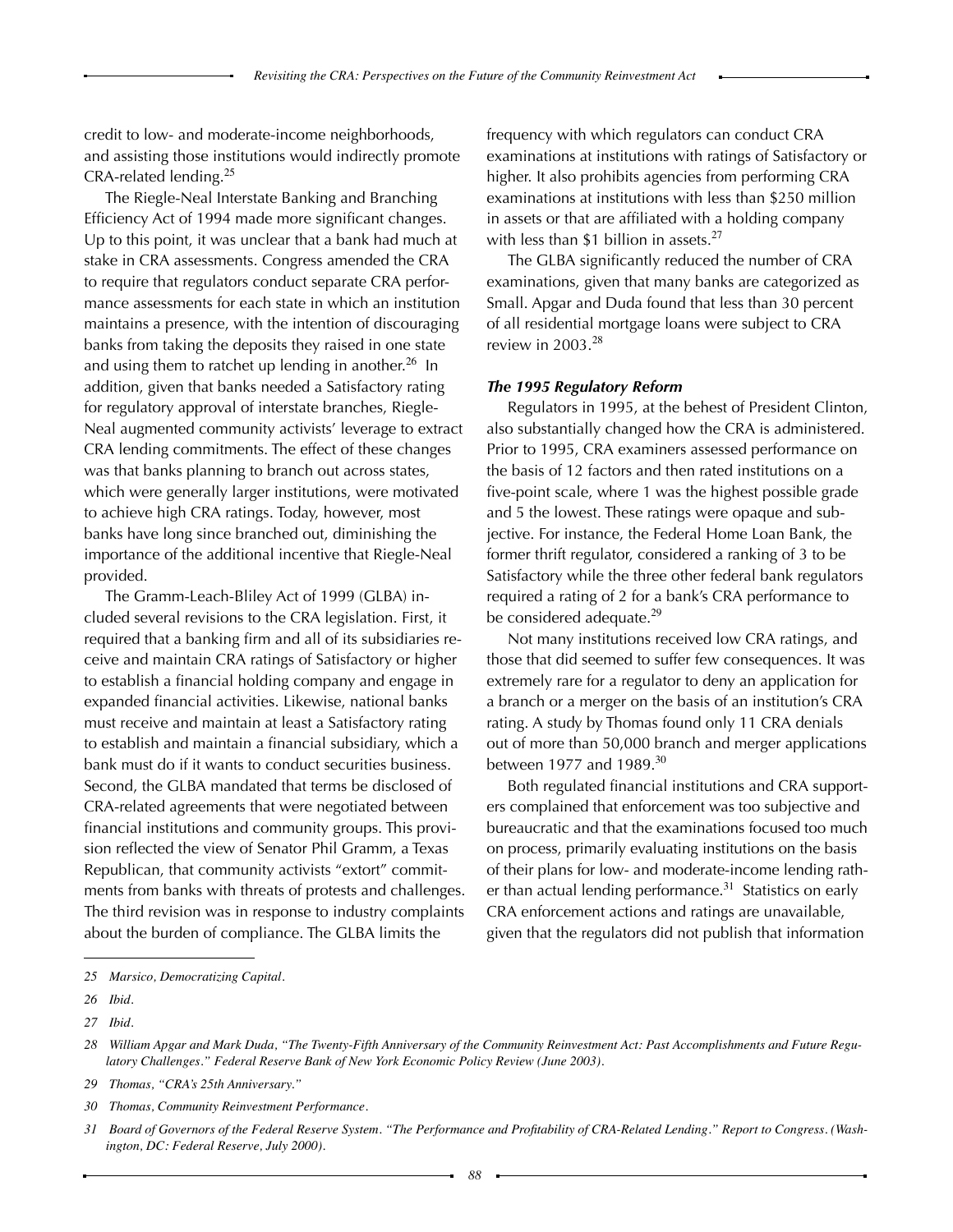prior to the 1989 passage of FIRREA.<sup>32</sup>

In response to these criticisms, President Clinton asked the regulatory agencies in July 1993 to reform how they implemented the CRA to provide more standardized and objective assessments that emphasized lending performance and to make sanctions against noncompliant institutions more effective.  $33$  The President's goals were to:

- Promote consistency and evenhandedness in CRA enforcement,
- Improve public CRA performance evaluations,
- Implement more effective sanctions, and
- Develop more objective, performance-based CRA assessment standards.<sup>34</sup>

The Office of the Comptroller of the Currency (OCC) headed the interagency review effort, which was the first comprehensive assessment since the act had passed 16 years earlier. In 1994, the agencies held multiple hearings in cities from coast to coast to gauge public reaction to the CRA, its effectiveness and its burden, and to solicit suggestions for its improvement. Individuals and organizations submitted thousands of pages of comments, and the heads of the relevant agencies were personally involved in creating the proposed and final rules. In April 1995, the agencies released the final, revised interagency regulations. The regulations changed the system of assessment from one that was heavily subjective and paper-based, to one that was more objective and deemphasized form over substance compliance.

The revised regulations also tailored the examination approach such that evaluations took into account the institution's size and business strategy.<sup>35</sup> The following four examination models are still used today. The first model is a basic assessment for small retail institutions, which measures four lending ratios. A second type of examination is applied to large retail businesses, which consists of rigorous tests to evaluate lending, investment, and service. The third model is given to wholesale or limited-purpose community institutions. Those institutions are permitted to select the criterion under which they are to be evaluated: community development (CD) lending, CD investments, and/or CD services. The fourth model is the "strategic plan" examination, available to firms of any size, where an institution determines its own lending, investment, or service performance standards.<sup>36</sup>

Under all models, each institution is evaluated within its Performance Context, which reflects the institution's characteristics, including its products and business model, its peers, its competitors, its market, and the economic and demographic features of its assessment areas.

Retail institutions are evaluated on their performance within their assessment areas, but wholesale institutions can be assessed on the basis of their efforts nationwide.<sup>37</sup>

The impact of the changed regulations was substantial. Paperwork burdens declined, CRA loan commitments by banks substantially increased, and CRA grading by the regulatory agencies became tougher. Although the revised regulations have continued to lessen paperwork burdens, and loan commitments remain strong, grading has become less onerous. As of June 2008, 79.7 percent of examinations resulted in a Satisfactory rating, 16.1 percent in an Outstanding rating, and 4.1 percent in a rating of either Needs to Improve or a Substantial Noncompliance.<sup>38</sup> The share of Outstanding ratings stood at 27 percent prior to the 1995 reforms, but fell to approximately ten percent though 2001. The share of below-Satisfactory ratings continued to hover around two to three percent even after the reforms. The latest CRA ratings data indicate that the ratings' distribution is returning to what it was after the passage of the FIRREA in 1989, when roughly 80 percent of all institutions were rated as Satisfactory and the remaining institutions were divided between Outstanding and below-Satisfactory ratings.<sup>39</sup> A case can be made that the strong CRA ratings reflect an improvement in CRA activities, at least at some banks.

*<sup>32</sup> GAO, "Community Reinvestment Act."*

<sup>33</sup> Board of Governors, "Performance and Profitability" and Apgar and Duda, "The Twenty-Fifth Anniversary of the Community Reinvestment Act.

*<sup>34</sup> Thomas, "CRA's 25th Anniversary."*

*<sup>35</sup>  Board of Governors, "Performance and Profitability."*

*<sup>36</sup> Thomas, "CRA's 25th Anniversary."*

*<sup>37</sup>  Board of Governors, "Performance and Profitability."*

*<sup>38</sup>  FFIEC. CRA Rating Database. (Washington, DC: FFIEC, August 2008), available at www.ffiec.gov/craratings/default.aspx.*

*<sup>39</sup> Thomas, "CRA's 25th Anniversary."*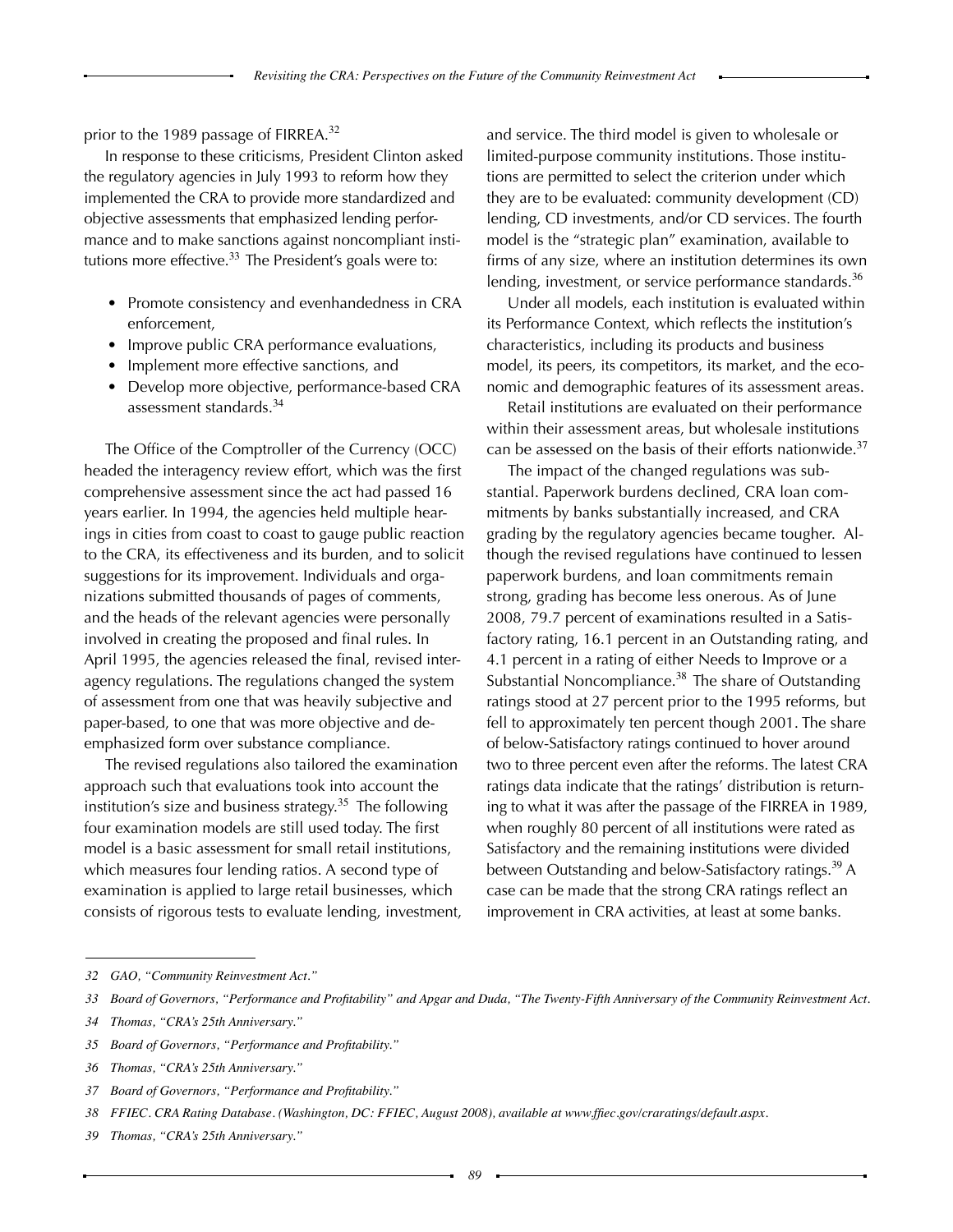# **Empirical Evidence Regarding the Impact of the CRA**

What has the CRA accomplished during the 30 years since its passage? Several studies examine this question and point to areas for future improvements. To make sense of these studies, it is necessary to identify the version of the rules the authors are assessing given that the act and its implementation rules have been changed significantly over the years. The following discussion covers the initial approach to implementing the CRA as well as major changes that increased disclosure and stressed performance over process.

With regard to the initial version of the act, most observers find that, despite the vast majority of institutions receiving at least a Satisfactory rating, the act effected only a modest increase in lending, and documenting CRA performance created an excessive paperwork burden on banks. The changes to the act in the early to mid-1990s made the ratings more transparent and increased the incentives for larger banks to achieve at least a Satisfactory rating. Finally, most observers agree that the 1995 interagency revisions to the CRA regulations had the biggest impact on CRA lending and led to increased lending and reduced regulatory burden.

Specifically, the evidence shows that the changes made to the law and regulations in the 1990s coincided with a rise from \$1.6 billion in 1990 annual commitments to \$103 billion in 1999, and peaking at \$812 billion in 1998.<sup>40</sup> CRA lending volume increased greatly between 1993 and 2000.<sup>41</sup> The number of CRA-eligible home purchase loans originated by CRA lenders and their affiliates rose from  $462,000$  to 1.3 million.<sup>42</sup>

The Joint Center for Housing Studies at Harvard University conducted one of the most comprehensive studies of the CRA's effectiveness. Using enriched HMDA data to evaluate the CRA's performance between 1993

and 2000, researchers found that the CRA-regulated financial institutions operating in their assessment areas outstripped noncovered or out-of-area lenders in originating conventional, conforming, prime mortgages to CRA-eligible borrowers. Their multivariate statistical analysis confirms that CRA lenders originated more home purchase loans to lower-income individuals and in low- and moderate-income communities, and the lenders acquired a greater proportion of the low- and moderate-income loan market than they would have without the influence of the CRA. The researchers found further that the CRA "may have increased the CRAeligible loan origination share by seven percent, from 30.3 percent to 32.4 percent" during the study period. $43$ This seven percent increase translated to 42,000 originations. They also find evidence of more rapid increases in housing prices and higher turnover rates in CRA-eligible neighborhoods, indicating higher levels of demand from the wider availability of funds to borrowers in these areas. Finally, from interviews with CRA lenders, the researchers report that lenders incorporated CRA lending into standard business practices, which they found "profitable, productive of good will, or both." $44$ 

Other studies find that the CRA has been effective in encouraging financial institutions to lend to redlined neighborhoods. Several analyses conclude that the CRA had a positive influence in encouraging lending to low- and moderate-income borrowers and in low- and moderate-income neighborhoods. Litan and colleagues estimate that the CRA accounted for up to 20 percent of the growth in low- and moderate-income lending among CRA lenders, and that CRA lenders were more likely to originate prime loans to low- and moderateincome borrowers than were non-CRA lenders.<sup>45</sup> Avery and colleagues and Apgar and Duda both conclude that the CRA has expanded lending and service to low- and moderate-income individuals and neighborhoods. Avery

*<sup>40</sup> National Community Reinvestment Coalition, "CRA Commitments" (Washington, DC: NCRC, September, 2007).* 

*<sup>41</sup> Factors other than the CRA reforms per se may also have contributed to this increase, including a strong economy, low interest rates, the development of credit scoring models (which reduced processing costs), and the increased use of securitization and the maturing of the secondary market, which enabled depository institutions to increase their mortgage lending volumes beyond their core deposit base and allowed nondepository mortgage financing companies to expand their lending activities.*

*<sup>42</sup> Robert E. Litan et al. "The Community Reinvestment Act after Financial Modernization: A Final Report" (Washington, DC: Department of the Treasury, January, 2001); Joint Center for Housing Studies, "The 25th Anniversary of the Community Reinvestment Act: Access to Capital in an Evolving Financial Services System" (Cambridge, MA: Harvard University, March, 2002).*

*<sup>43</sup> Joint Center for Housing Studies, "The 25th Anniversary of the Community Reinvestment Act," p. 58.*

*<sup>44</sup> Joint Center for Housing Studies, "The 25th Anniversary of the Community Reinvestment Act."* 

*<sup>45</sup> Litan et al. "The Community Reinvestment Act After Financial Modernization."*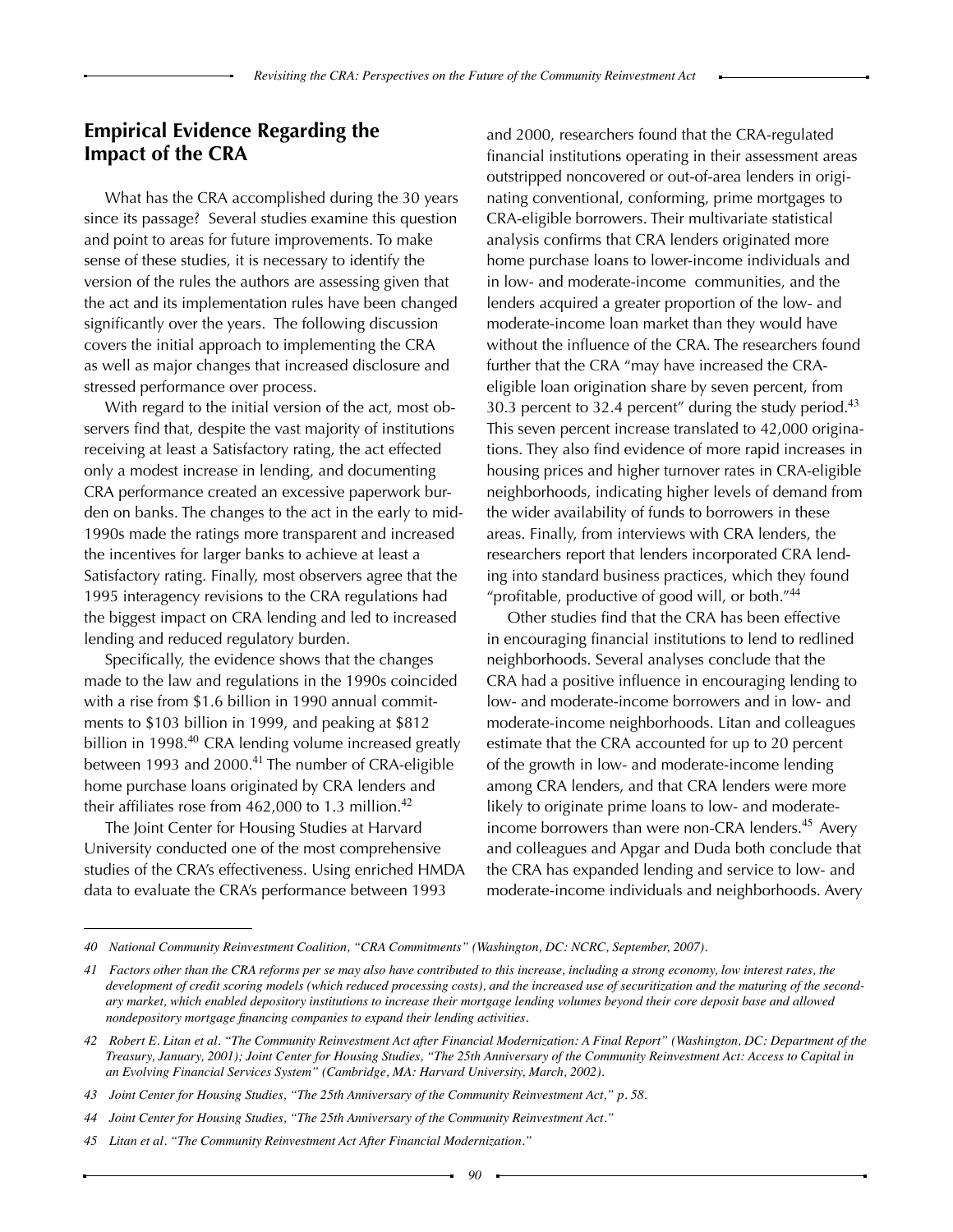finds this was particularly true for consolidating organizations, and Apgar and Duda find that CRA lenders operating within their assessment areas made a larger share of prime, conventional loans to CRA-eligible borrowers than either CRA lenders operating outside their assessment areas or non-CRA lenders.<sup>46</sup>

In addition, studies find that lending to low- and moderate-income and minority borrowers increased at a faster pace than lending to higher-income borrowers. Avery and colleagues, for example, find that lending to low-income borrowers increased by about 31 percent between 1993 and 1997, while lending to higher-income borrowers increased by only 18 percent over the same period. $47$  Likewise, the number of home purchase loans made to residents of low-income neighborhoods increased 43 percent while lending to high-income neighborhoods rose only 17 percent.<sup>48</sup> Moreover, Barr finds that homeownership in low- and moderate-income areas increased by 26 percent between 1990 and 2000, whereas it increased only 14 percent in high-income areas during the same period.<sup>49</sup>

However, the research also indicates that the CRA may not be keeping up with innovations and trends in the financial industry, such as industry consolidation and nondepository lending, and this is eroding the act's effectiveness. Apgar and Duda find that the 25 largest lenders originated 52 percent of all home purchase loans in 2000; each of these lenders made more than 25,000 loans. However, in 1993, only 14 institutions made more than 25,000 loans, making up 23.5 percent of the retail mortgage market.<sup>50</sup> Similarly, Avery and colleagues note a 40 percent drop in the number of commercial banks and savings associations between 1975 and 1997 due to mergers and acquisitions, liquidations, and failures. Concomitant to the consolidation trend, more of the remaining financial institutions are operating outside their assessment areas, lending through affiliated mortgage and finance companies. Mergers and acquisitions extended the geographic reach of many institutions such that by 1998, firms with out-of-state headquarters owned more than 25 percent of banking assets.<sup>51</sup>

Other observations suggest that industry consolidation itself may have had little direct effect on CRA lending by banks and thrifts. For example, Avery and colleagues find no consistent, robust relationship between consolidation and home purchase lending between 1993 and 1997 at the market level. They find instead that the percentage change in lending in areas with high consolidation differed little from that in low-consolidation areas. However, the authors note that institutions increased their lending by only eight percent in their assessment areas, but 69 percent elsewhere, so any regional lending changes attributable to consolidation could have been offset by lending activities at other institutions.<sup>52</sup> Furthermore, CRA-regulated institutions operating within their assessment areas originated only 38 percent of all conventional prime residential mortgages and three percent of subprime loans in 2000.<sup>53</sup>

It does seem clear, however, that industry consolidation was accompanied by nondepository lenders gaining larger shares of mortgage origination in the years prior to the current market turmoil. Given that nondepository lenders are exempt from CRA requirements, their increasing share of mortgage originations may have weakened the act's scope and its ability to encourage stable lending in low- and moderate-income areas. In 1993, thrifts originated nearly 50 percent of mortgages on oneto four-unit properties, and commercial banks originate another 22 percent. Four years later, mortgage companies such as brokers and retail mortgage banks originated 56 percent of these loans. They grew by taking market share from thrifts, which were responsible for only 18 percent of such loans.<sup>54</sup> In addition, the mortgage industry's increasing specialization in delivery channels caused

*<sup>46</sup> Robert B. Avery et al., "Trends in Home Purchase Lending: Consolidation and the Community Reinvestment Act." Federal Reserve Bulletin (February 1999); Apgar and Duda, "The Twenty-Fifth Anniversary of the Community Reinvestment Act."*

*<sup>47</sup> Avery et al., "Trends in Home Purchase Lending."*

<sup>48</sup> Liz Laderman, "Has the CRA Increased Lending for Low-Income Home Purchases?" FRBSF Economic Letter 2004-16 (San Francisco, CA: *Federal Reserve Bank of San Francisco, June 25, 2004).* 

<sup>49</sup> Michael S. Barr, "Credit Where It Counts: The Community Reinvestment Act and its Critics." New York University Law Review 75 (2005).

*<sup>50</sup>  Apgar and Duda, "The Twenty-Fifth Anniversary of the Community Reinvestment Act."*

*<sup>51</sup> Avery et al., "Trends in Home Purchase Lending."*

*<sup>52</sup>  Ibid.*

*<sup>53</sup> Joint Center for Housing Studies, "The 25th Anniversary of the Community Reinvestment Act."* 

*<sup>54</sup>  Ibid.*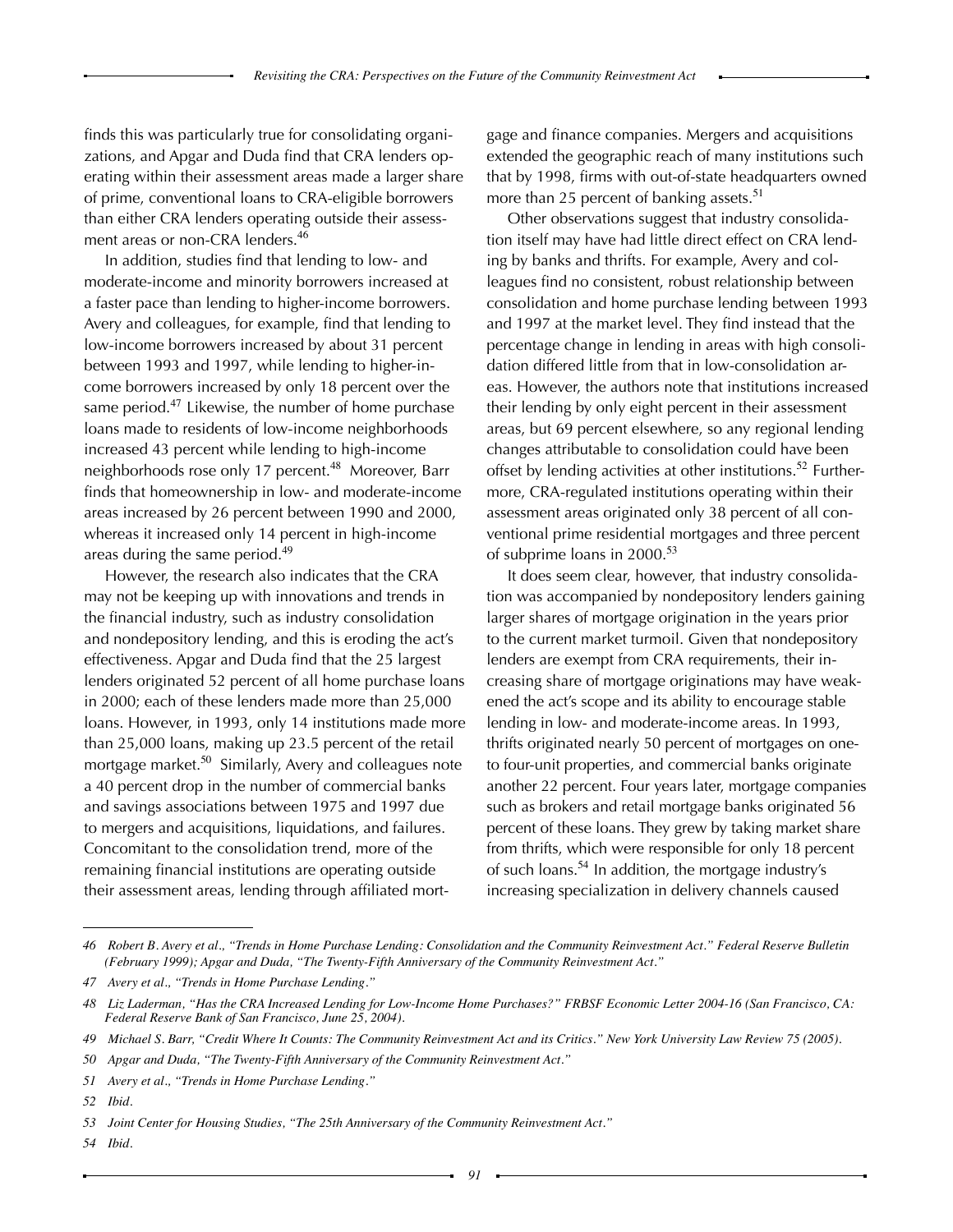mortgage lending to move out from banks. Commercial banks made one-fourth of all originations in 1997, although their mortgage company affiliates or subsidiaries processed as many as 43 percent of the residential mortgages the commercial banks originated.<sup>55</sup>

Scholars also studied the profitability of CRA lending, as the statute requires CRA lending to be safe and sound. Studies generally concur that CRA loans are profitable, although often less so than standard loans. Meeker and Myers carried out a national survey of banks, savings and loans institutions, and bank holding companies with mortgage subsidiaries. Almost all said CRA lending was profitable, although a significant proportion noted that it was less so than other types of loans. However, the response rate to the survey was only 16 percent and the sample of responses was not randomly selected.<sup>56</sup>

In a more recent survey, the Federal Reserve Board of Governors contacted the largest CRA-covered retail lending institutions. Eighty-two percent of respondents reported that CRA home purchase and refinancing loans were profitable, and 56 percent reported that CRA loans were generally as profitable as other home purchasing and refinancing loans. However, 51 percent of the surveyed institutions stated that CRA loans had a higher delinquency rate relative to all loans, although 69 percent indicated that charge-offs for CRA loans were either no different from, or were lower than, the rate for other loans. These results may be skewed by nonresponse bias, given that only 29 percent, or 143 of the original sample of 500 institutions, responded. Moreover the findings may not apply to smaller institutions, given that the responding banks accounted for 40 to 55 percent of all CRA-loan originations at the time.<sup>57</sup>

Naturally, the CRA is not without its critics. The most often cited is Jeffery Gunther, who argues that the benefits of the act do not outweigh its costs. Gunther attributes the growth in low- and moderate-income lending between 1993 and 1997 to: (1) the removal or loosening of unnecessary regulations, such as interest rate and geographic restrictions; (2) a reduction in information costs stemming from automation and improved communications technologies; and (3) the development of better relationships between real estate developers and neighborhood associations. He finds that low- and moderate-income lending at non-CRA institutions, such as credit unions and independent mortgage companies, grew faster than at CRA-covered institutions. Gunther claims the low- and moderate-income share of the lending portfolios at non-CRA firms increased from 11 percent in 1993 to 14.3 percent in 1997, whereas that of CRA lenders remained at approximately 11.5 percent over the same period. He also adds that non-CRA lenders accounted for slightly less than 40 percent of all oneto four-family home purchase loans originated in lowand moderate-income neighborhoods in 1997. These facts lead Gunther to conclude that because non-CRA lenders tend to be subject to fewer regulatory restrictions than their CRA counterparts, the loosening of regulations must be the major reason for the increase in volume of low- and moderate-income lending.<sup>58</sup>

Gunther also argues that the CRA imposes costs by encouraging institutions to take on additional credit risk. He finds that higher CRA lending levels are positively correlated with a problematic CAMELS rating, defined as a 3 or higher, but negatively correlated with a problematic CRA rating. He also finds a positive correlation between low- and moderate-income lending volume and a problematic CAMELS rating, but he finds no statistical relationship between low- and moderate-income volume and problematic CRA ratings. Finally, Gunther finds a positive relationship between reduced profitability and problematic CAMELS and CRA ratings.<sup>59</sup>

Gunther's evidence, however, is not persuasive. Although it is true that non-CRA lenders increased their share of subprime/CRA lending to 40 percent, they increased their share of all one- to four-family mortgage originations to an even higher 56 percent; they therefore did not increase their community lending by as much as their overall mortgage lending. $60$  Gunther also has not differentiated between CRA loans by CRA lenders, which

*<sup>55</sup>  Ibid.*

<sup>56</sup> Larry Meeker and Forest Myers, "Community Reinvestment Act Lending: Is It Profitable?" Financial Industry Perspectives (December *1996).*

*<sup>57</sup>  Board of Governors, "Performance and Profitibility."*

*<sup>58</sup>  Jeffery W. Gunther, "Should CRA Stand for 'Community Redundancy Act'?" Regulation 23(3) (2000), pp. 56-60.*

*<sup>59</sup>  Ibid.; Joint Center for Housing Studies, "The 25th Anniversary of the Community Reinvestment Act."*

*<sup>60</sup> Joint Center for Housing Studies, "The 25th Anniversary of the Community Reinvestment Act."*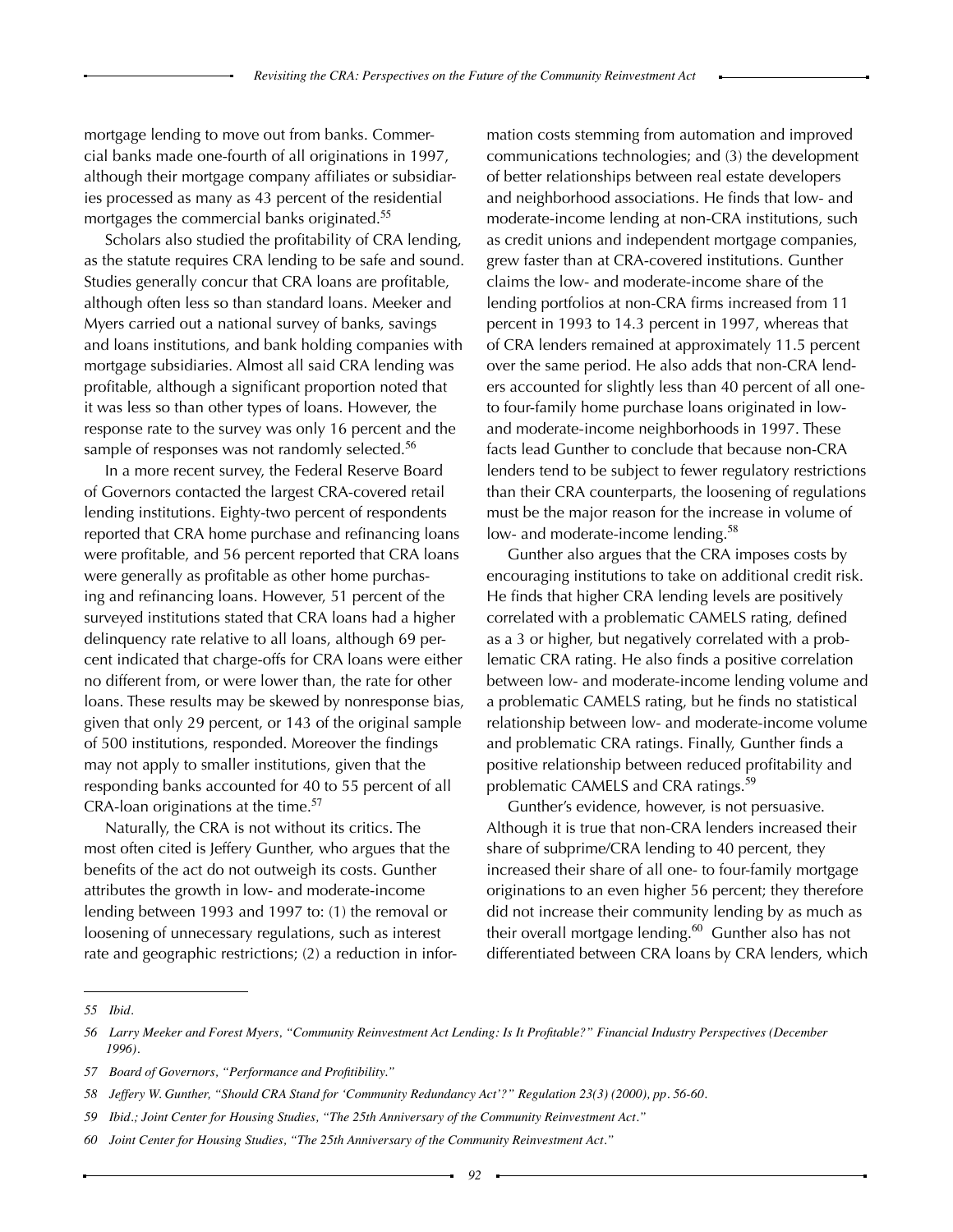tend to be on fair and reasonable commercial terms, and predatory loans, which are more likely to be made by companies that fall outside the jurisdiction of the CRA. In 2000, CRA-regulated institutions operating within their assessment areas originated only three percent of subprime  $loans.61$  Further, Gunther fails to prove that increased CRA lending caused the lower CAMELS ratings. An institution's CAMELS rating can decline for many reasons unrelated to the CRA. For example, CRA lending is a small part of the business of insured depositories. As noted above, the institutions themselves report that charge-off rates for CRA loans are approximately equal to or lower than all other loans, although the delinquency may be higher. Perhaps the biggest weaknesses with Gunther's claims are that his findings are based on small institutions and his data are old. The ratings data are from 1991 through 1996, and therefore do not reflect the impact of the 1995 rule revisions, which emphasize lending performance over process. Further, it is questionable whether results for small institutions can be extrapolated to large ones because small banks have less incentive to establish a robust CRA program.

# **The CRA and the Subprime Loan Crisis**

The most recent charge against the CRA is that it is to blame for the subprime lending crisis. In recent months, a few commentators, such as economist Larry Kudlow and *Wall Street Journal* editorial board member Stephen Moore, have argued that the crisis is an inevitable consequence of the CRA.<sup>62</sup> They charge that the act compels banks to lower their underwriting standards in order to make loans to people who live in low- and moderateincome neighborhoods. Some critics add that the Riegle-Neal Act and the GLBA ratcheted up the pressure on banks to lend to less creditworthy borrowers. They say that banks had little choice but to make "CRA loans," which they assume to be less safe.

So how well do these arguments hold up to the empirical evidence? Not well. Below, we examine the two fundamental arguments: (1) that the CRA caused the dramatic rise in subprime mortgage lending; and (2) that subprime mortgage default, per se, is the root cause of the present mortgage market crisis.

### *History of Subprime Mortgages*

Before we argue the point, we must define what we mean by a subprime mortgage. The term is used inconsistently in the relevant research. Under its 2001 "Interagency Guidance," the bank regulator community uses a definition of a subprime borrower, for example, as someone who has:

- Two or more 30-day delinquencies in the last 12 months, or one or more 60-day delinquencies in the last 24 months;
- Judgment, foreclosure, repossession, or charge-off in the prior 24 months;
- Bankruptcy in the last five years;
- Relatively high default probability as evidenced by, for example, a credit bureau risk score (FICO) of 660 or below (depending on the product/collateral), or other bureau of proprietary scores with an equivalent default probability likelihood; and/or
- Debt service-to-income ratio of 50 percent or greater, or otherwise limited ability to cover family living expenses after deducting total monthly debtservices requirements from monthly income.<sup>63</sup>

Lenders usually and more casually classify mortgages as subprime if the borrower has a FICO score of less than 620. However, loans with very high loan-to-value ratios may also be rated below prime. $^{64}$  For example, some lenders consider a loan subprime if the borrower makes a down payment of five percent or less, even if their FICO score exceeds 660.

Subprime loans are by no means synonymous with CRA loans. The differences are marked between the characteristics of the borrowers who receive subprime loans and CRA loans. For example, an analysis of the HMDA data by ComplianceTech finds that, in 2006, about 67 percent of subprime loans were made to upper- or

*<sup>61</sup>  Ibid.*

<sup>62</sup> David Walker Interview with Larry Kudlow, on Lessons from Subprime, CNBC, April 4, 2008; Steve Moore Interview with Larry Kudlow, on *Kudlow & Company, CNBC, March, 26, 2008.*

<sup>63</sup> Office of the Comptroller of the Currency, Board of Governors of the Federal Reserve System, Federal Deposit Insurance Corporation, and the Office of Thrift Supervision, Expanded Guidance for Subprime Lending Programs (Washington, DC: OCC, FRB, FDIC, OTS, January 2001).

<sup>64</sup> The credit score cut-off in Fannie Mae and Freddie Mac's lending guidelines is a FICO score of 620. Today, it is probably more common to refer to a loan with a high FICO score and a high loan-to-value ratio as an "Alt-A" loan as distinct from subprime.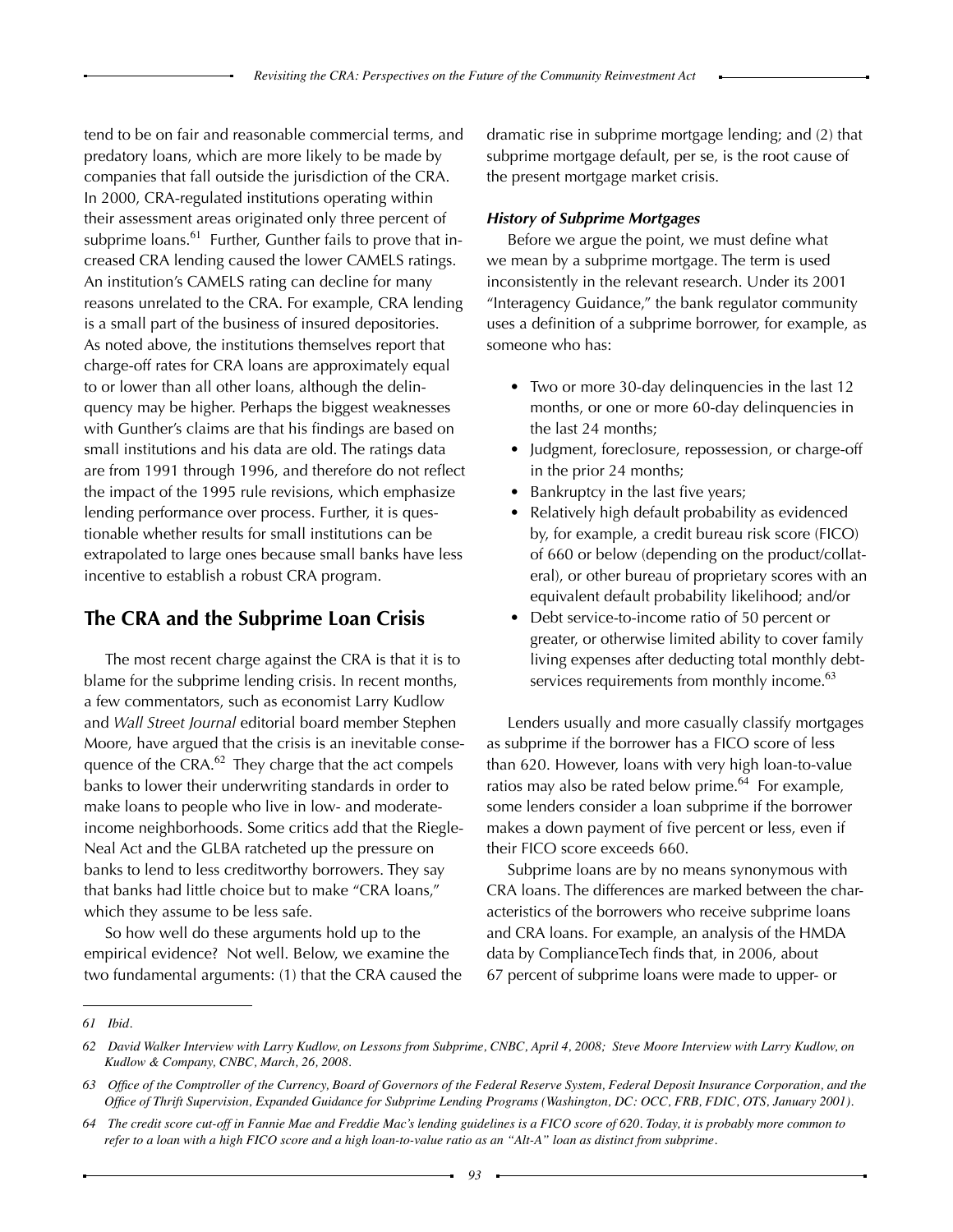middle-income borrowers; low- and moderate-income borrowers received only about 28 percent.<sup>65</sup> Indeed, low- and moderate-income borrowers received the smallest share of subprime mortgage loans in each year between 2004 and 2007. Some might assume that the majority of subprime loans were offered to minorities. However, since 2004 (when more detailed HMDA data were collected), more than one-half of the subprime loans were issued to upper- and middle-income borrowers in neighborhoods that were neither low nor moderate income.<sup>66</sup>

Subprime mortgages present a wide range of default probability. Fair Isaac ranks an individual with a FICO score of 660 at the 42nd percentile of the borrower population; this person has a 15 percent chance of a delinquency that exceeds 90 days within 24 months. A person with a FICO score of 600 is ranked in the 31st percentile, with a 31 percent chance of having a delinquency that is more than 90 days during the next 24 months.<sup>67</sup> Both these borrowers could be rated subprime.

Perhaps the best current characterization of a subprime borrower is having a FICO score of less than 660, with one or more of the banking agency characteristics outlined above, and with nonstandard terms designed to maximize profitability to the lender, not to advance the goals of the CRA.

Subprime loans hardly existed before the early 1980s because, prior to that time, it was not legal for a bank to charge different interest rates depending on the risk, to make a variable interest rate loan, or to make a loan with balloon payments. $^{68}$  Furthermore, as noted above, a combination of redlining and lending discrimination further discouraged loans to low- and moderate-income Americans.

Beginning in the early 1980s, banks were given the ability to price loans on the basis of risk, but it took more than a decade before subprime loans became

common. As recently as 1995, only about ten percent of mortgage originations were subprime; by 1997 that number had grown to 14.5 percent.<sup>69</sup> The Asian debt crisis in 1998 caused interest rates to rise and markets to suddenly become illiquid. One result was that holders of subprime mortgages discovered they had underpriced risk when default rates rose to levels higher than expected. The repricing of risk caused the number of subprime originations to decline. However, the business quickly recovered and, by 2002, the volume of subprime mortgages was growing faster than ever. *Inside Mortgage Finance* finds that subprime originations grew 56 percent between 2002 and 2003. $^{70}$ 

There are important key differences between the subprime loans made after 2002 and those made during the 1990s, when all grades of subprime loans grew at approximately the same rate. According to Chomsisengphet and Pennington-Cross, the growth in subprime loans between 2000 and 2003 was almost entirely in A-rated loans, the highest grade of subprime mortgages. In fact, the originations of lower grade subprime loans continued to decline slightly.<sup>71</sup>

#### *The Influence of the CRA on Subprime Originations*

In *Subprime Mortgages*, the late Federal Reserve Governor Edward Gramlich argues that both market and regulatory developments help explain the rapid growth in subprime loans. The emergence of credit scoring, he notes, offered a more inclusive and less costly way to make loans. However, a more crucial factor, he finds, was investors' expanding appetite for Wall Street's subprime securitizations. The share of subprime loans sold into securitizations grew from 28.4 percent in 1995, to 55.1 percent in 1998, to more than 80 percent in 2006.<sup>72</sup>

On the regulatory side, Gramlich believes the CRA played some role in the increase in subprime lending, if nothing more than to legitimize doing business in

<sup>65</sup> Maurice Jourdain-Earl, The Demographic Impact of the Subprime Mortgage Meltdown (Washington, DC: ComplianceTech, 2008). *66 Ibid.*

*<sup>67</sup>  myFICO, Understanding Your FICO Score (Minneapolis: Fair Isaac Corporation, 2007).*

<sup>68</sup> In 1980, the Depository Institutions Deregulation and Monetary Control Act provided banks flexibility to set rates and fees for mortgages. In *1982, the Alternative Mortgage Transaction Parity Act allowed banks to make variable rate mortgages and mortgages with balloon payments.*

<sup>69</sup> Souphala Chomsisengphet and Anthony Pennington-Cross, "The Evolution of the Subprime Mortgage Market," Federal Reserve Bank of St. *Louis Review (January/February 2006), pp. 31-56.*

<sup>70</sup> Inside Mortgage Finance. "The 2004 Mortgage Market Statistical Annual." (Washington, DC: Inside B&C Lending, 2004).

*<sup>71</sup>  Ibid.*

*<sup>72</sup>  Inside Mortgage Finance. "The 2004 Mortgage Market Statistical Annual."*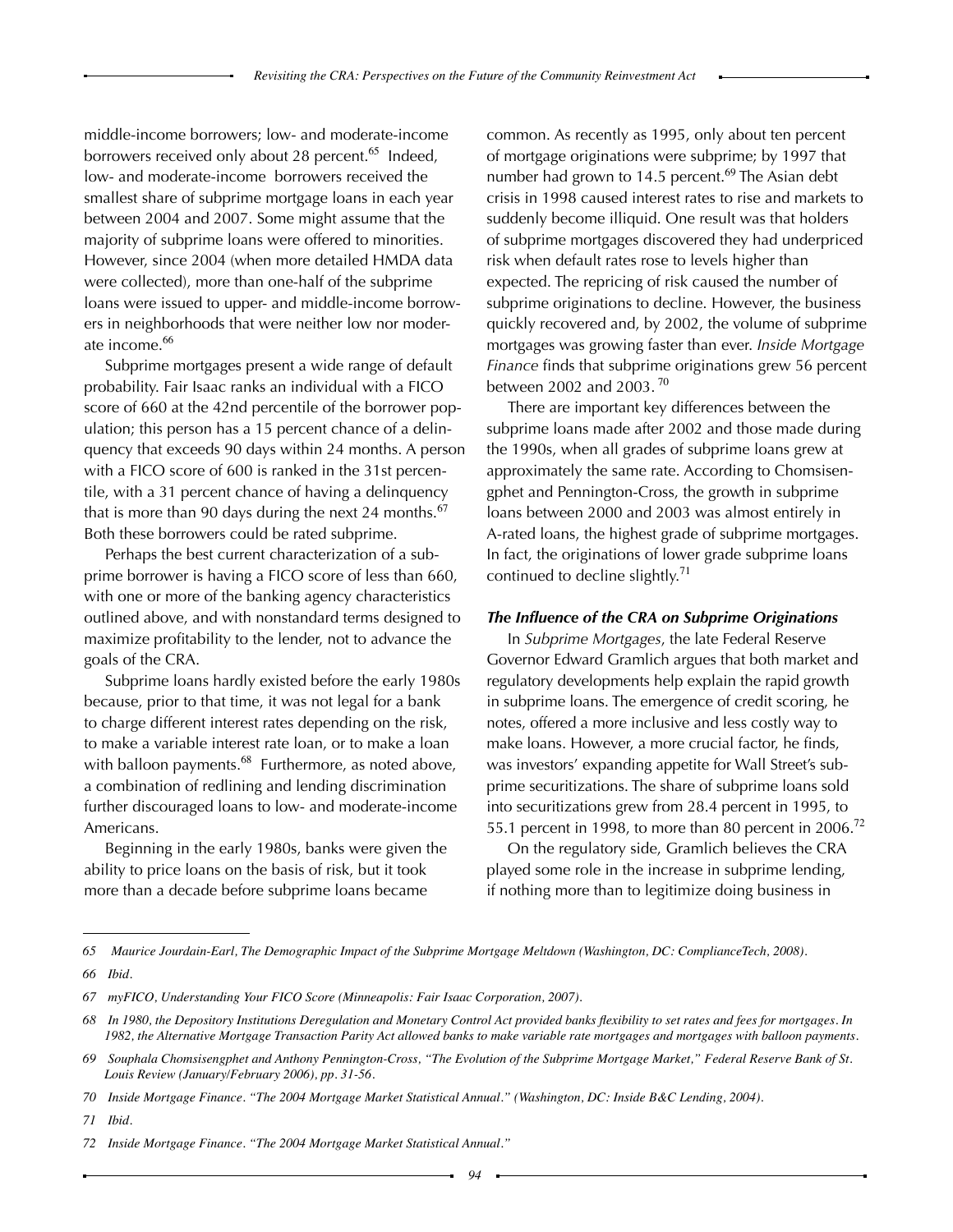formerly redlined neighborhoods.<sup>73</sup> For example, he points to a study by Immergluck and Wiles, which finds that more than one-half of subprime refinances were in predominately African-American census tracts. Gramlich sees this as an indication that some banks were targeting low- and moderate-income neighborhoods in order to demonstrate they were serving the community.

However, over time, distinctions between CRA loans and subprime loans began to emerge. These distinctions are reflected both in regulatory attitudes and in more subjective observations. In the late 1990s and early 2000s, regulators began to draw a material distinction between the modern subprime loan and a true CRA loan. In the early 1990s, many CRA loans were "subprime" in the strictest sense of the term, meaning that borrowers in low- and moderate-income areas tended to have lower FICO scores. By the early 2000s, however, it was becoming clear that regulators were using the term "subprime" differently from "CRA loan," and that CRA lending practices differed from those of non-CRA lenders in low- and moderate-income areas. The CRA lender tends to have a social, or at least a nonpredatory, objective, given that it is regulated and examined by the bank regulatory agencies. In contrast, subprime lending, particularly of the 2005 to 2007 vintage, partially perverted the goal of the CRA in that it became a kind of redlining in reverse. The nonbank, non-CRA lenders that is, modern subprime lenders—are driven to sell as many high rate loans as they can, with no particular social motivation.

A study by the law firm Traiger and Hinckley finds evidence of this distinction between lenders in the 2006 HMDA data. They conclude that banking companies that made CRA loans in the 15 most populous metropolitan statistical areas (MSAs) were more conservative in their lending practices than lenders not covered by the CRA. They find that 59 percent of these banks were less likely to originate high-cost loans, and when they did, the average interest rate was 51 basis points lower than the rate for prime loans. Interestingly, the banks that made CRA

loans in large MSAs were 30 percent more likely to hold the high-cost CRA loans in portfolio than were banks and nonbanks that lent elsewhere. This suggests that the CRA has encouraged banks that lend in populous MSAs to take a thoughtful approach to low- and moderateincome lending, instead of simply moving farther out on the risk curve.<sup>74</sup>

Some analysts also point to the Tax Reform Act of 1986 as playing a role in the rise of subprime lending because taxpayers could deduct interest on home, but not consumer, loans. This incentive is particularly strong when housing prices are rising and interest rates are low, as was the case in the early 2000s. For example, 2003 loan performance data show that more than one-half of subprime loans were for cash-out refinancing. Gramlich discounts the importance of the home interest deduction in encouraging low- and moderate-income individuals to take out subprime loans because few of them itemize their returns, as is required to deduct mortgage interest.<sup>75</sup>

Since 2000, the subprime mortgage market has evolved in such a way as to further discount the CRA as a significant factor in the subprime mortgage market. Gramlich calculated from HMDA data that, "Only one-third of CRA mortgage loans to low- and moderateincome borrowers have rates high enough to be considered subprime."<sup>76</sup> Moreover, the 2006 HMDA data show that middle- and upper-income census tracts were home to more than one-half of subprime loans compared with about 25 percent in low- and moderate-income tracts.<sup>77</sup>

Another indication the subprime crisis was caused by factors other than the CRA is that un- or under-regulated mortgage brokers played an increasing role in originating subprime mortgages. Most of these brokerages are not owned by depository institutions or their affiliates, and are therefore not subject to the CRA. In 2004 and 2005, mortgage brokerage companies reported on more than 60 percent of all loans and applications under HMDA. Two-thirds of the brokers were independent. According to the Federal Reserve, these independent brokers originate 50 percent of all subprime loans.<sup>78</sup> If the CRA were

*<sup>73</sup>  Edward Gramlich, Subprime Mortgages (Washington, DC: Urban Institute Press, 2007).*

*<sup>74</sup> Traiger and Hinckley, LLP, "The Community Reinvestment Act: A Welcome Anomaly in the Foreclosure Crisis and Addendum" (New York: Traiger and Hinckley, January 7, 2008).*

*<sup>75</sup> Gramlich, Subprime Mortgages.*

*<sup>76</sup>  Ibid, p. 25.*

*<sup>77</sup>  Jourdain-Earl, The Demographic Impact.*

<sup>78</sup> Executive Office of the President, Economic Report of the President (Washington, DC: U.S. Government Printing Office, February 2008), Table B-76.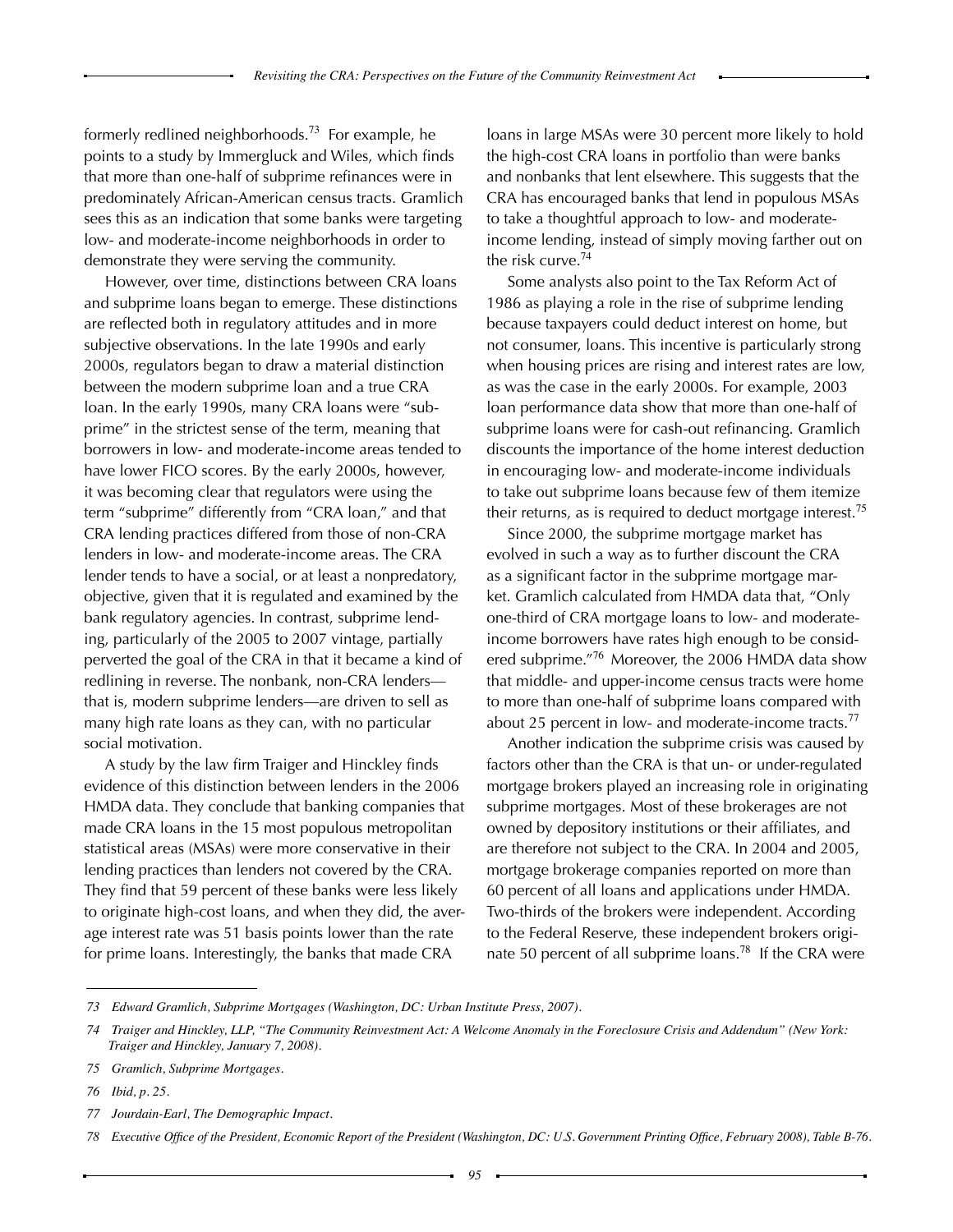a driving consideration for depositories, banks and thrifts would want to be the portals through which all low- and moderate-income borrowers enter to ensure they receive full CRA credit for originating all qualifying loans.

As a case in point, Jim Rokakis, Treasurer of Cuyahoga County in Ohio, noted that in 2005, when home mortgage originations peaked in the Cleveland area, unregulated mortgage brokers made the vast majority of those loans. In 2005, he said, the biggest lender, Argent Mortgage, originated 18 percent of home mortgages and that the next largest lender, Century Mortgage, originated approximately five percent of the mortgages. Although both firms, now defunct, were well-known subprime lenders, neither was subject to the CRA. The fourth, fifth, and sixth largest lenders were likewise not subject to the CRA. In fact, the CRA applied to only four of the top ten mortgage originators in the Cleveland area in 2005. Together, the regulated originators were responsible for only 15 percent of originations, amounting to 648 mortgages. By way of comparison, home foreclosures in Cuyahoga County are on a pace to reach 15,000 in 2008. Rokakis concludes, "Did [the banks] make these loans to help their parent institutions' CRA ratings look better? Possibly. Did these 648 loans play a major role in the city's default and foreclosure crisis? Hardly."<sup>19</sup>

In fact, subprime mortgage lending has become a specialized segment of the mortgage business. As Chomsisengphet and Pennington-Cross say, "[T]he market share of the top 25 firms making subprime loans grew from 39.3 percent in 1995 to over 90 percent in  $2003."^{80}$  As of July 2007, 34 percent of the top 50 residential mortgage originators, measured in terms of the numbers of loans originated, were neither depository institutions nor owned by one of the 50 largest bank holding companies. $81$  What is more, subprime lenders are concentrated in California. If the CRA were an overriding consideration, one would expect to see most large and regional banks competing in the subprime lending space to serve low- and moderate-income borrowers, and it would be unlikely that subprime origination would be dominated by specialists in California.

That firms not subject to the CRA have come to play such a prominent role in the subprime business suggests that firms are originating these types of loans to make money and not as a response to regulatory or social imperatives.

In sum, the evidence shows that the emergence of securitization, loan risk pricing, and specialization are what caused the subprime mortgage market to grow. The CRA may have been one contributor to the growth, but it was certainly not a very important one.

#### *The CRA and Subprime Mortgage Defaults*

We now turn to the question of whether regulatory pressure to lend to low- and moderate-income borrowers created an environment in which banks and investors assumed too much credit risk, or whether market pressures pulled investors and banks into this situation. Mian and Sufi find that high demand for mortgage-backed securities (MBS) led to the surge in subprime lending.<sup>82</sup> Investors underpriced the risk posed by subprime collateralized mortgage obligations (CMOs), while investment banks and very large commercial banks created new secondary instruments to boost rates of return by greatly increasing leverage and liquidity risk. When the housing bubble burst, massive write-downs of these highly leveraged secondary securities soon followed.

Between 2004 and 2006, interest rates were reasonably low and the yield curve relatively flat; in fact, at the end of 2005 and again in January 2006, the yield curve was inverted. Yield spreads were so low that investors were not being adequately compensated for the risks they were assuming. Investors were aggressively seeking yield, and saw subprime mortgages as the ticket. Many assumed that the default risk of subprime mortgages, although higher than that of prime mortgages, would be relatively low. Given that the economy was stable, investors thought they could take advantage of a flat yield curve to increase their returns by financing long-term securities with cheap, short-term debt.

Investors' appetite for subprime mortgage securitizations was huge, and Wall Street responded by providing

*<sup>79</sup> Jim Rokakis, "Turmoil in the U.S. Credit Markets: The Genesis of the Current Economic Crisis." Testimony before the Senate Committee on Banking, Housing and Urban Affairs, Washington DC, October 16, 2008.*

*<sup>80</sup>  Chomsisengphet and Pennington-Cross, "The Evolution of the Subprime Mortgage Market," p. 40.*

<sup>81</sup> American Banker. "Leading Residential Originators in the first half of 2007." (New York, NY: American Banker, October 2008), available at *www.americanbanker.com/rankings.html?rankingchart=/Mortgages/101207LeadingResidentialOriginators.htm.*

<sup>82</sup> Atif Mian and Amir Sufi, "The Consequences of Mortgage Credit Expansion: Evidence from the 2007 Mortgage Default Crisis." Working *Paper (Chicago: University of Chicago, Booth School of Business, May 2008).*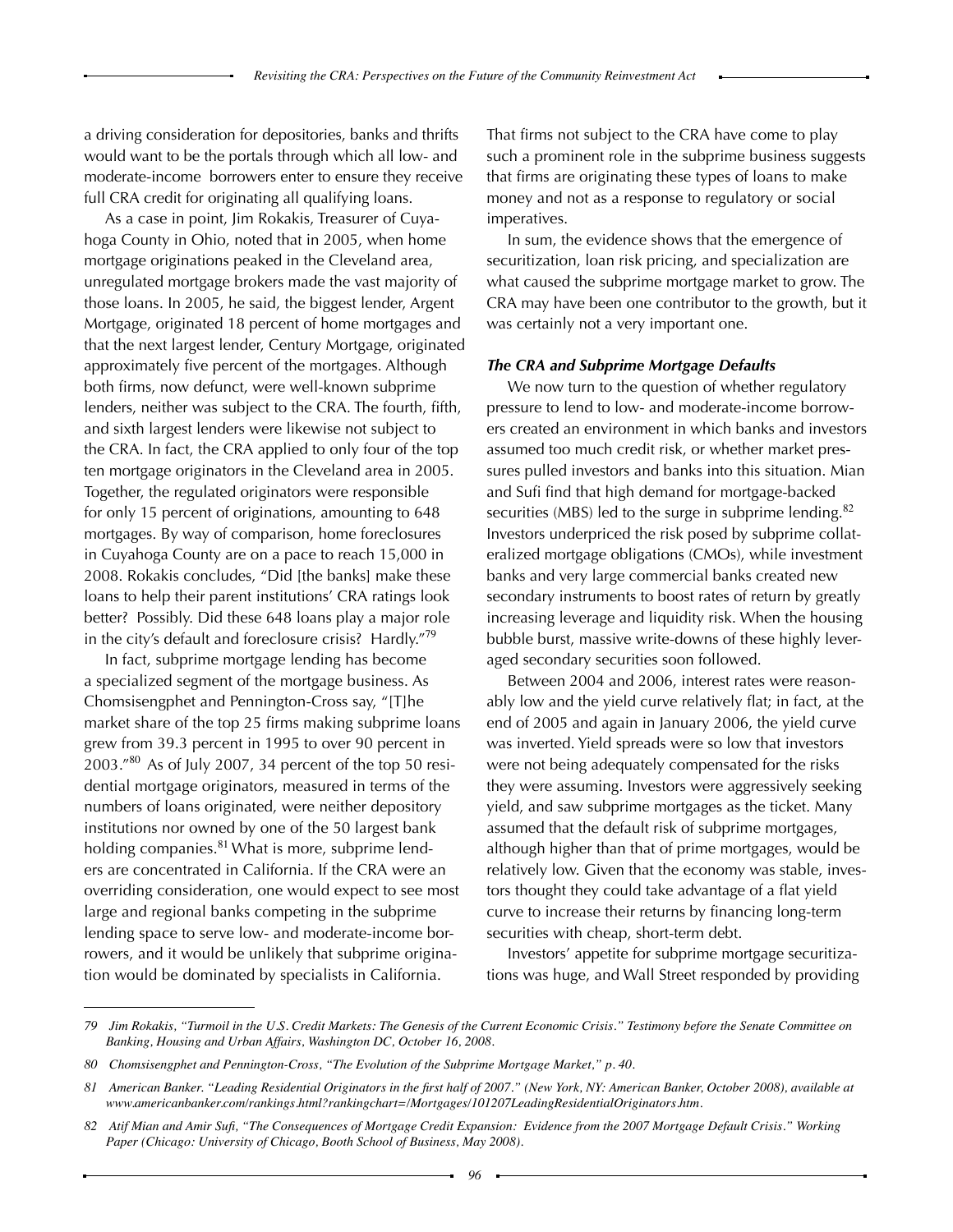more of the products, greatly increasing the demand for originations of subprime loans. At the retail level, mortgage brokers were happy to oblige, as they were paid on the volume of loans they originated.

One consequence of the decoupling of the mortgage origination and the mortgage holding process is the emergence of an agency problem, which undoubtedly played an important role in the events leading up to the subprime crisis. When banks make and hold a loan, they have every incentive to ensure the screening and underwriting process is done properly. After all, they stand to lose otherwise. In the originate-to-distribute model that became popular prior to the subprime crisis, the originator suffers no loss if a borrower defaults, as it bears little, if any, of the cost of underwriting mistakes. Instead, its income is typically based on the volume of loans it sells. Likewise, financial institutions that buy these loans have less incentive to scrutinize the loans they sell into securitization as carefully as the ones they keep. Instead, their income grows when they sell more loans into securitization.

Keys and colleagues confirm these agency problems in their analysis of two million home purchase loans made between 2001 and 2006. They find that originators pushed borderline, but subpar, low-documentation loans over the minimum qualifying credit score. As a result, the group of loans just above the cut-off score defaulted 20 percent more often than those just below it. They also find that the information available to mortgage-backed securities holders tends to understate the true risk of borrower default.<sup>83</sup>

Predictably, credit standards declined, especially in 2006. Federal Reserve Chairman Ben Bernanke summed up the analysis in testimony before Congress: "The originate-to-distribute model seems to have contributed to the loosening of underwriting standards in 2005 and 2006. When an originator sells a mortgage and its servicing rights, depending on the terms of the sale, much or

all of the risks are passed on to the loan purchaser. Thus, originators who sell loans may have less incentive to undertake careful underwriting than if they kept the loans. Moreover, for some originators, fees tied to loan volume made loan sales a higher priority than loan quality. This misalignment of incentives, together with strong investor demand for securities with high yields, contributed to the weakening of underwriting standards."<sup>84</sup>

That said, the data show that the defaults of subprime mortgages, though quite problematic, are not by themselves high enough to cause a freeze in credit markets or to push the U.S. economy into recession. As of June 2008, the stock of subprime mortgages outstanding was roughly \$2 trillion.<sup>85</sup> According to Standard and Poor's, only 20 percent of the worst of the subprime mortgage vintages that were originated after 2000 are more than 90 days delinquent.<sup>86</sup> Therefore, seriously delinquent subprime mortgages make up about 1.25 percent of all home mortgages and, even when including all other nonperforming one- to four-family home mortgages, the overall 90-day delinquency rate is lower than it was in the early 1990s. $^{87}$  In addition, many delinquent mortgages do not go into foreclosure. Demyanyk and Van Hemert forecast actual foreclosure rates at less than onehalf of the 60-day delinquency rate.<sup>88</sup>

Instead, a new and different kind of securitization, rather than traditional subprime mortgage securitizations, caused the meltdown in the credit markets. In effect, Wall Street created highly leveraged bets predicated on the continued strong performance of traditional subprime mortgage-backed securities. Investment bankers morphed subprime mortgages into complicated credit derivative products, many of which were based on subprime CMOs and other collateralized debt obligations, which they sold to banks and other investors worldwide. Unlike stocks, futures, or commodities, these securities were not subject to margin requirements, and banks and investors paid for these secondary securitizations almost

<sup>83</sup> Benjamin J. Keys, "Did Securitization Lead to Lax Screening? Evidence from Subprime Loans." Working Paper (Athens, Greece: European *Finance Association, April 2008).* 

*<sup>84</sup> Ben S. Bernanke, "Subprime Mortgage Lending and Mitigating Foreclosures." Testimony before the Committee on Financial Services, U.S. House of Representatives, Washington, DC, September 20, 2007.* 

<sup>85</sup> Congressional Budget Office, "Federal Housing Financial Regulatory Reform Act of 2008." Cost Estimate (Washington, DC: CBO, June *2008).* 

<sup>86</sup> Standard and Poor's, "U.S. RMBS Subprime Securitization Volume Declines amid More-Stringent Guidelines," RMBS Trends (August 31, *2007).*

<sup>87</sup> FDIC. Statistics on Depository Institutions Report. (Washington, DC: FDIC, August 2008), available at www2.fdic.gov/sdi/index.asp.

*<sup>88</sup> Yuliya Demyanyk and Otto Van Hemert, "Understanding the Subprime Mortgage Crisis" (St. Louis, MO: Federal Reserve Bank of St. Louis, August 12, 2008).*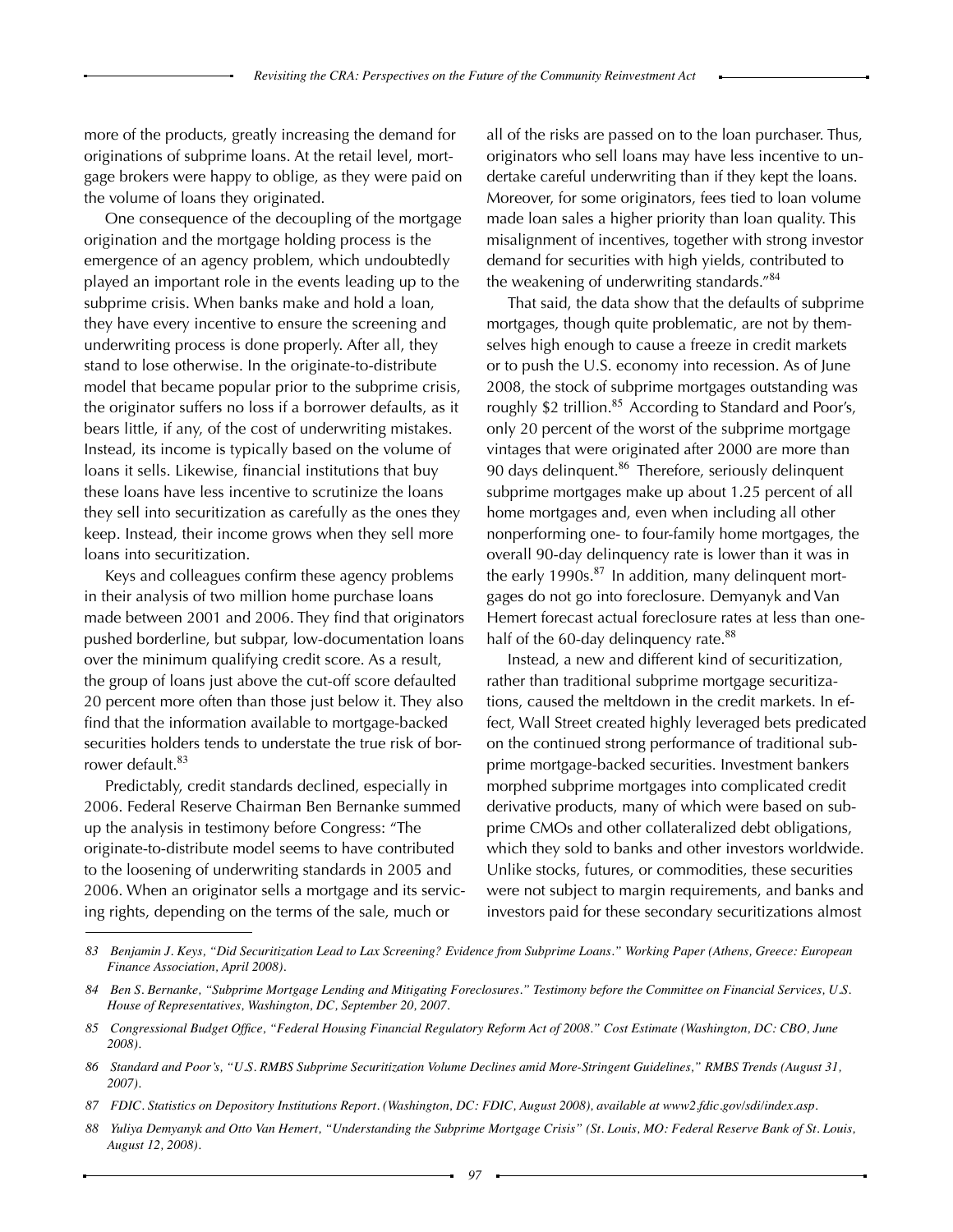entirely with borrowed short-term money. The resulting leverage raised the potential rate of return, but also magnified the negative impact of any diminution in value of the underlying mortgages. It was these highly leveraged secondary and tertiary financial products that turned a problem into a crisis.

As defaults of underlying mortgages began to rise, the effect cascaded (and magnified) first onto the subprime originators themselves, and then onto the holders of these highly leveraged debt instruments. Many investors, realizing they had underpriced their risks, panicked. When investors pulled back, holders of the secondary and tertiary subprime securitizations were suddenly unable to roll over their debt. Many had no choice but to sell whatever assets they had, including these CMOs, at deeply discounted prices, thereby further reducing asset values. The massive and painful deleveraging we are all experiencing today has its immediate roots in this massive, systemic margin call that started at the end of 2008. Given the magnitude and source of the problem, one must conclude that CRA loans played at best a bit part in this global tragedy.

The declining performance of the most recent vintage of subprime loans is yet another piece of evidence that the CRA is not the cause of the subprime problem. Standard and Poor's shows higher delinquency rates, measured on an absolute basis, for 2006 vintage loans than for earlier vintages.<sup>89</sup> Demyanyk and Hemert find that, after adjusting for factors such as housing price appreciation and borrower credit rating, the average loan-to-value ratio increased while loan quality steadily declined between 2001 and 2006, yet the price spread between prime and subprime mortgages shrank. They attribute the declines in underwriting and in pricing to a "classic boom-bust scenario, in which unsustainable growth leads to the collapse of the market."<sup>90</sup> In other

words, the pull of investor demand for mortgage-related securities drove the market, not a push from banks in the supply of mortgages. If banks largely were responding to pressure to make CRA loans, we would have witnessed the latter phenomenon.

One additional piece of evidence is that regulators have not increased the pressure on banks to make more CRA-related loans since 2000. Indeed, regulators were beginning to worry about lax lending practices. For example, OCC Chief Counsel Julie Williams said in a 2005 speech: "Recently introduced flexible financing options and relaxed terms have enabled many Americans to purchase homes they could not otherwise afford. But these nontraditional mortgage products also have raised concerns—about increased risks for borrowers and lenders and how well those risks are understood; about the extent to which banks' lending practices are fueling real estate speculation and unsustainable housing price appreciation; and about the marketing and disclosure practices spawned by the new practices and whether consumers fully understand the products they are selecting."<sup>91</sup> In September 2006, regulators urged banks to show caution, issuing guidance on nontraditional lending products such as "teaser" rate mortgages.<sup>92</sup> The guidance advised banks to evaluate a borrower's ability to repay the debt at the fully indexed rate, and that poorly managed concentrations in these products would invite elevated supervisory attention. They reiterated many of those points in another statement in March 2007.<sup>93</sup>

Thus, it is apparent that the increase in subprime defaults did not result from the CRA inducing banks to reduce underwriting standards or undervalue risk. Rather, investors' desire for higher investment yields and Wall Street's response pulled the non-CRA, unregulated mortgage market in that direction.<sup>94</sup>

*<sup>89</sup> Standard and Poor's, "U.S. RMBS Subprime Securitization Volume Declines."*

*<sup>90</sup> Demyanyk and Van Hemert, "Understanding the Subprime Mortgage Crisis," abstract.*

Julie L. Williams, "Remarks by Julie L. Williams Chief Counsel and First Senior Deputy Comptroller Office of the Comptroller of the Cur*rency," Canisius College School of Business, Buffalo, NY, September 14, 2005.* 

<sup>92</sup> Office of the Comptroller of the Currency, Board of Governors of the Federal Reserve System, Federal Deposit Insurance Corporation, Office of Thrift Supervision, and the National Credit Union Administration. Interagency Guidance on Nontraditional Mortgage Product Risks *(Washington, DC: OCC, FRB, FDIC, OTS, NCUA, September 2006).*

<sup>93</sup> Office of the Comptroller of the Currency, Board of Governors of the Federal Reserve System, Federal Deposit Insurance Corporation, Office *of Thrift Supervision, and the National Credit Union Administration, "Proposed Statement on Subprime Mortgage Lending," Federal Register 72 (45) (March 8, 2007).*

<sup>94</sup> The current financial turmoil continues to evolve. However, it is becoming clearer that the problem goes beyond subprime mortgages and that the originate-to-distribute model and other capital market ills have infected the prime mortgage market as well. Of course, the CRA has essentially nothing to do with the prime mortgage market. If this were a CRA-induced phenomenon, we would undoubtedly not see the same *outcomes throughout the credit spectrum.*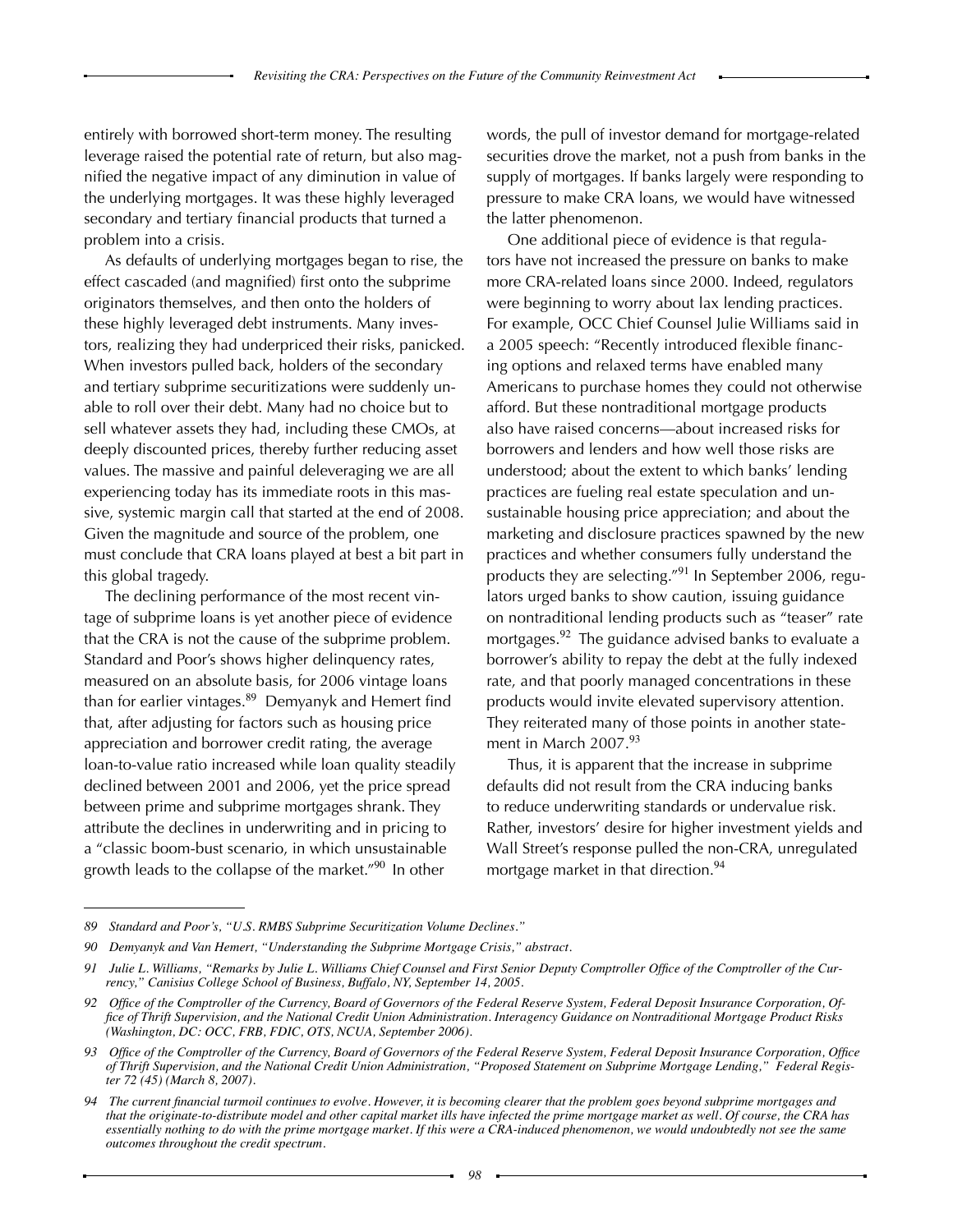### **The Future: The Need to Extend the CRA**

As we have discussed, the financial services business and the manner in which financial products are structured, offered, delivered, and held by institutions and investors have fundamentally changed in the last 30 years. This raises the question of whether the CRA must also take a different approach to ensuring that low- and moderate-income neighborhoods have sufficient access to credit and other financial services.

#### *The Changing Structure of Finance*

When Congress was debating the CRA, banks were the dominant financial services companies, and they were certainly the dominant debt holders. However, during the past 30 years, the banking and thrift industries have been losing ground to other financial companies, and today nonbank lenders hold more credit-market debt than do banks and thrifts (see Figure 1).

New technologies, financial innovation, and increased economies of scale have helped to transform the financial services sector. Today, nonbanks, including hedge funds and broker-dealers, are able to amass savings and investments efficiently from all over the country for large borrowers and large securities offerings. Individual investors participate in national capital markets via mutual funds, tax-deferred pension funds, hedge funds, private equity funds, and others—bypassing traditional intermediaries. Whereas in 1990, bank and thrift deposits exceeded mutual fund shares by \$2.75 trillion, in 2000 they both held roughly equal amounts.<sup>95</sup>

The banking industry responded to these changes in a variety of ways, including consolidating into very large, multistate companies. Community banks, with clearly defined service areas, have steadily lost market share to the big, money-centered banks. Since 1992, banks with \$100 million to \$1 billion in assets saw their share of banking system assets cut in half, from 19.4 percent to 9.5 percent (see Figure 2).<sup>96</sup> In 2007, the average institution was 20 times larger than the average institution in 1977.

One significant, but frequently ignored, consequence of the transformation to national financial markets is that local markets and local neighborhoods receive less individualized attention. As savings increasingly flow to large financial institutions and investment funds, investment becomes more focused on very large borrowers (both domestic and foreign). This is because large banks make loans most efficiently when the transactions costs per dollar are small. Large banks tend to serve small borrowers with standardized loans and other products, such as lines of credit, mutual funds, and credit cards. To make money on nonstandard loans—for example, by financing a start-up or a small business—requires knowledge of the borrower and experience with the local market, as well as close monitoring. Large banks cannot do this cost-effectively, although a local banker or a specialized lender with knowledge of, or close proximity to, local borrowers can. Indeed, community and regional banks more actively lend to projects that qualify for CRA credit. In 2001, banks with less than \$1 billion in assets held only 16.8 percent of bank and thrift assets, but they extended about 28.2 percent of all CRA loans and more than 47 percent of CRA farm loans.<sup>97</sup> In fact, small business is highly dependent on community and regional banks for financing. In 2007, about 25.2 percent of commercial loans across the banking industry were in amounts less than \$1 million. About 63.3 percent of the loans made by small banks were less than that amount.<sup>98</sup>

*<sup>95</sup> Board of Governors of the Federal Reserve System. Flow of Funds Accounts of the United States. (Washington, DC: FRB, August 2008) available at www.federalreserve.gov/releases/z1/.*

*<sup>96</sup>  Source: FDIC Call Reports.*

<sup>97</sup> FFIEC.CRA National Aggregate Table 4-3 for All Institutions. (Washington, DC: FFIEC, March, 2007), available at www.ffiec.gov/craad*web/national.aspx.*

<sup>98</sup> FDIC. Quarterly Banking Profile, Fourth Quarter 2007. (Washington, DC: FDIC, December 2007), available at www2.fdic.gov/qbp/qbpSe*lect.asp?menuItem=QBP.*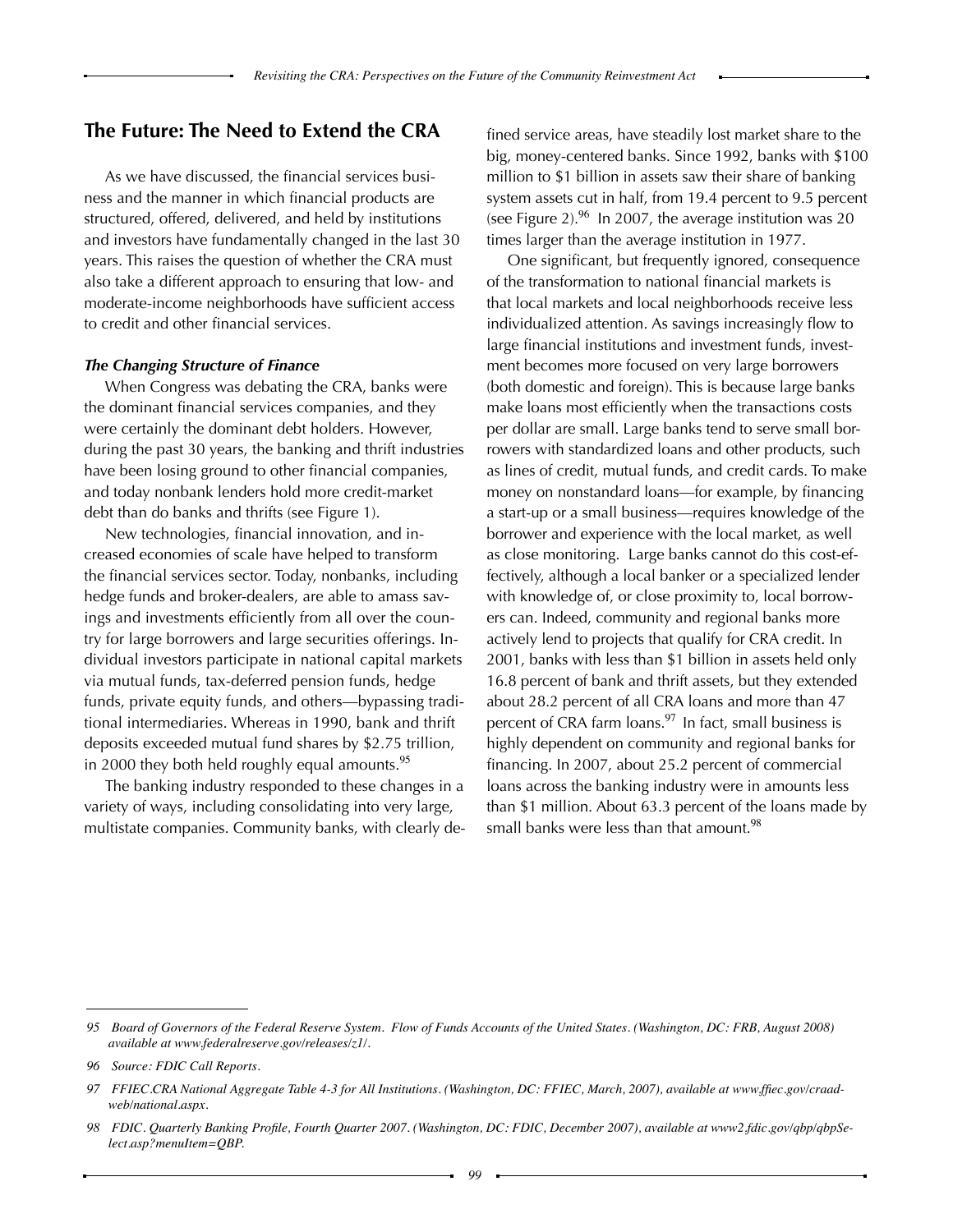

*Figure 1: Market-based Lenders have Surpassed Depository Institutions as Holders of Credit Market Debt*

*Source: Federal Reserve Board, Flow of Funds. Credit market debt includes: corporate and foreign bonds, government and agency securities, residential and commercial mortgages, open market paper, other loans and advances, and bank loans not elsewhere classified.*

Furthermore, the evolution to global credit markets has made the financial services business more competitive, driven by the rise of nonbank entities, and more dependent on national and international capital markets. One result is that financial products have become more complex and sophisticated, and that low- and moderateincome borrowers must now have greater financial sophistication to understand the risks these products pose. In this sense, financial products have become less sensitive to the needs of low- and moderate-income borrowers. There are no better examples than the pay-option adjustable rate mortgages and low-doc home mortgages that have been cultivated by Wall Street's appetite for securitized products.

Low- and moderate-income homebuyers have seen their access to credit improve, in part as a result of government priorities. However, a potential consequence of the subprime crisis is a partial retreat of credit from lowand moderate-income areas, at least by banks and other regulated entities. This creates an opening for un- and underregulated outlets, such as check cashing centers,

payday lenders, unscrupulous home improvement lenders, and sellers of inappropriate insurance and securities products, to prey on low- and moderate-income areas. Unfortunately, although there are many unscrupulous firms willing take the hard-earned savings of low- and moderate-income families, firms that offer residents in these neighborhoods safe and sound ways to save and invest their money are in short supply.

### *Implications of the Change in Financial Services for the CRA*

So what do these fundamental changes mean for the low- and moderate-income neighborhoods and why does it make sense to expand the CRA? First, the obligation to meet the needs of low- and moderateincome neighborhoods is not being applied to nonbank financial services companies, whose share of financial assets now exceed those of banks and thrifts, and whose holdings continue to grow. Absent a CRA mandate that all financial services companies meet the needs of low- and moderate-income neighborhoods in the areas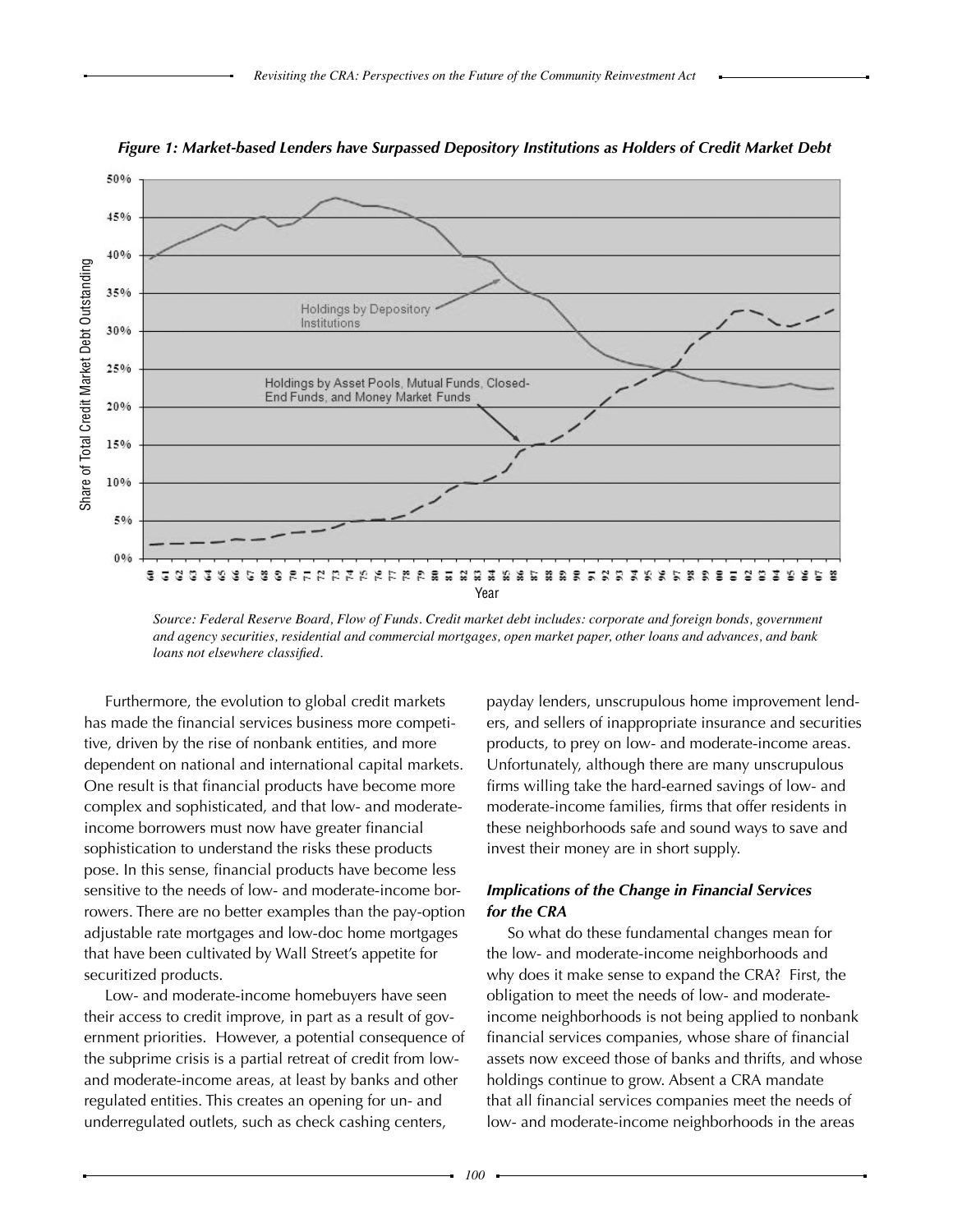

*Figure 2: Bank Asset Share by Size Class*

they serve, and an expansion of the CRA mandate to non-credit-related services, these lower-income areas will continue to be underserved in financial services and fall prey to unscrupulous practices. Low- and moderateincome areas need access to other financial services and products–from insurance, savings, money transmittal, and securities services–on fair, nonpredatory terms.<sup>99</sup> This is even more urgent as financial services continue their shift from traditional banks to a more complex set of institutions and products.

Second, banks and thrifts are no longer the only financial service providers that benefit from the federal safety net, as they were in 1977. Not only has the Federal Reserve granted large broker-dealers access to the Discount Window, but it has intervened to save a major hedge fund (Long Term Capital Management) and a major insurance company (AIG) from collapse. The Fed has in essence supported almost all large financial services companies, regardless of charter, during the present financial crisis.

Third, the holding company structure allows banks to reduce their CRA obligations by pushing activities away

from the bank and onto holding company affiliates; this has been going on for the past several years and is common in the mortgage and consumer lending areas.

Fourth, in many cases, the area banks serve is no longer self-evident or defined by a geographic community. Today, virtually all of the top 50 banking companies have extensive interstate banking operations. Moreover, new kinds of banks have emerged, such as credit-card banks and Internet banks, that operate nationwide with limited or no local and physical presence. For such firms, anchoring CRA obligations to the low- and moderate-income area surrounding a charter or headquarters does not reflect the reality of their businesses or their impact on low- and moderate-income consumers.

With respect to the credit needs of these lowerincome neighborhoods, the subprime crisis indicates that, when it comes to home mortgages at least, the issue may be as much about the need to protect borrowers from fraudulent or predatory lending practices as it is about the flow of capital. However, reigning in the excesses of subprime lending may have a disproportionate impact on low- and moderate-income

<sup>99</sup> Michael Sherraden and Michael S. Barr, "Institutions and Inclusion in Saving Policy." Working Paper BABC 04-15 (Cambridge, MA: Har*vard University, Joint Center for Housing Studies, March 2004).*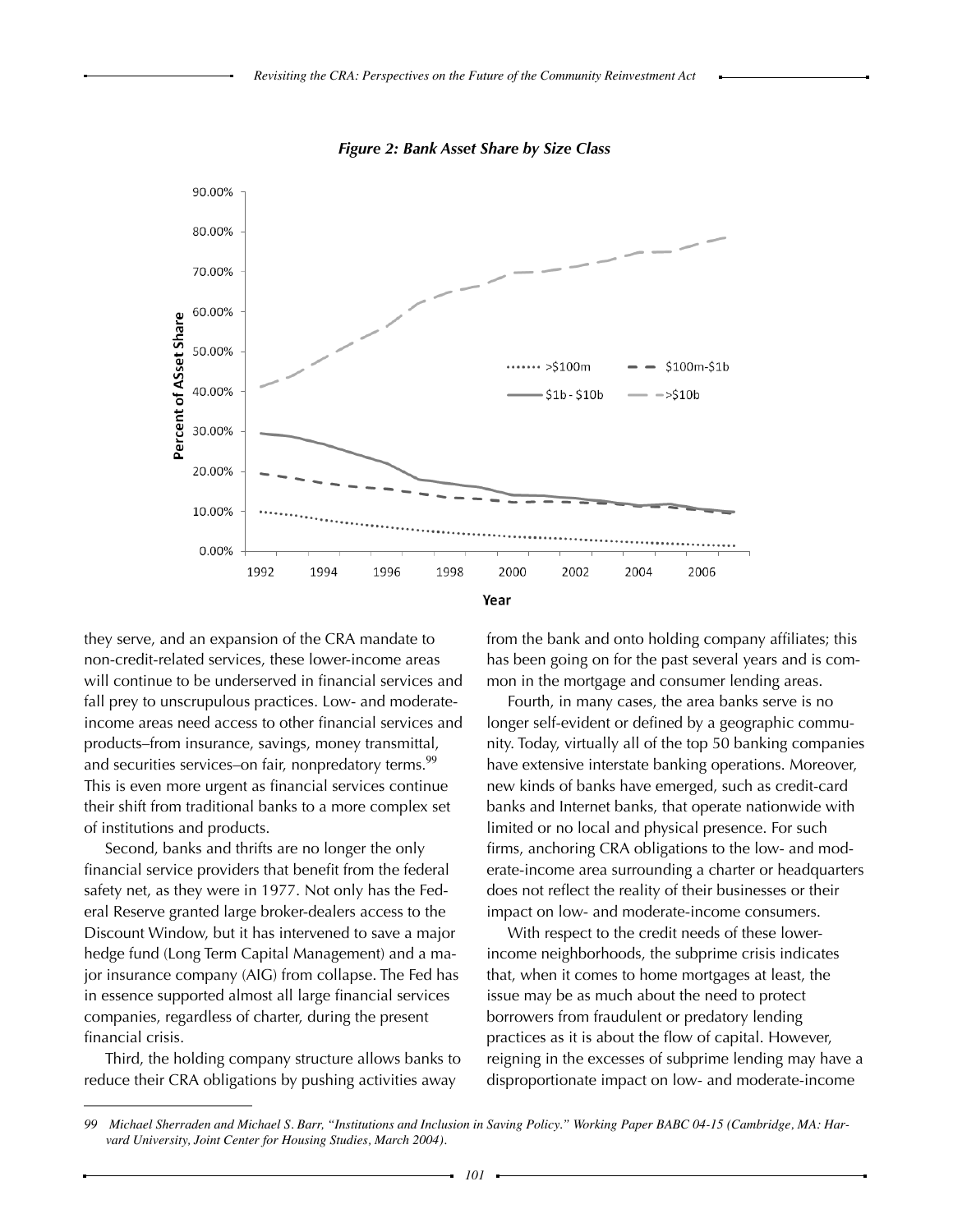areas. Credit availability in these areas may contract substantially if lenders and investors believe wrongly that low- and moderate-income borrowers are not good credit risks. In that case, vigorous application of the CRA would be as necessary as it was in 1977 to ensure a continuous flow of investment on fair terms. Indeed, inner cities and economically declining regions require large capital investment in infrastructure, and the demolition or rehabilitation of dilapidated properties, if they are to be attractive environments for private capital investment, including investments in homes.

### *Adapting to New Realities*

The obvious response to the changes in the financial services business would be to apply the CRA to all service providers who benefit from the federal safety net or who are government chartered and regulated. Besides banks and thrifts, this would include broker-dealers, insurance companies, and credit unions, at a minimum. It ideally would also include all other major financial institutions important to a stable economy, such as hedge funds and private equity funds with more than \$250 million in assets, consistent with the GLBA's Small Bank size cut-off.

Logic and need point to this solution. As noted above, nonbank providers of services are expanding in the low- and moderate-income marketplace (as well as small businesses and farms)–a market the CRA is meant to serve. Furthermore, nonbank service providers clearly benefit from some form of explicit or implicit government support, through a government charter and regulatory authority or through the periodic need for the government to step in and resolve problems in times of crisis.

The CRA should be modified to reflect the different mix of products and services that many newly covered financial services offer, as well as their often nationwide reach. In the spirit of the CRA, covered institutions would be given maximum flexibility in their CRA-targeted market activities by avoiding the strict quantitative goals for CRA investment. For example, these institutions would be asked to provide their products to CRA-targeted markets, to devise appropriate modifications to their products for these markets, or to support the efforts of other financial services institutions to provide appropriate financial products and services to these markets. When financial firms have widely dispersed products and no defined service area, they would be given the flexibility to provide these products and services to national markets or those within their main services areas. Banks should also have geographic flexibility in defining their service areas.

To be successful, offering products and services in low- and moderate-income areas requires a certain degree of expertise, which some large nonbank financial institutions either have or can acquire. For example, several insurance companies have CRA-like programs that add value in low- and moderate-income geographies. However, for those institutions that do not have this expertise, they should be allowed to partner with community groups, such as the NeighborWorks networks, to serve these areas.

Another approach might be to ask nonbank service providers to customize their products to low- and moderate-income individuals and geographies, or modify their products to support efforts by other financial services institutions that provide useful financial products and services to CRA-targeted markets. For instance, broker-dealers might help communities raise funds for infrastructure development, hedge funds could hold community development-related debt instruments, and private equity funds could invest in community development projects or instruct firms in which they have ownership stakes to fund CRA projects in the communities they serve. Alternatively, broker-dealers and investment funds could offer pro bono financial, accounting, and tax analysis to community organizations and low-income families in targeted neighborhoods. This could be modeled after pro bono programs many law firms offer.

The goal of the CRA is to encourage doing profitable business in low- and moderate-income neighborhoods and with low- and moderate-income borrowers. It is not about losing money, just as it is not about engaging in predatory practices. This means that a revised and expanded CRA must encourage the creative use of financial tools to assist low- and moderate-income individuals or communities. For example, educational, community, and neighborhood revitalization projects should clearly be other ways to fulfill CRA obligations.

Finally, it will be necessary to examine and rate the quality of nonbank financial firms' CRA programs, to clarify regulatory expectations, and to provide an independent evaluation of an institution's efforts to serve its community. Realistically, these examinations also may be necessary to induce reluctant organizations to fulfill their responsibilities to low- and moderate-income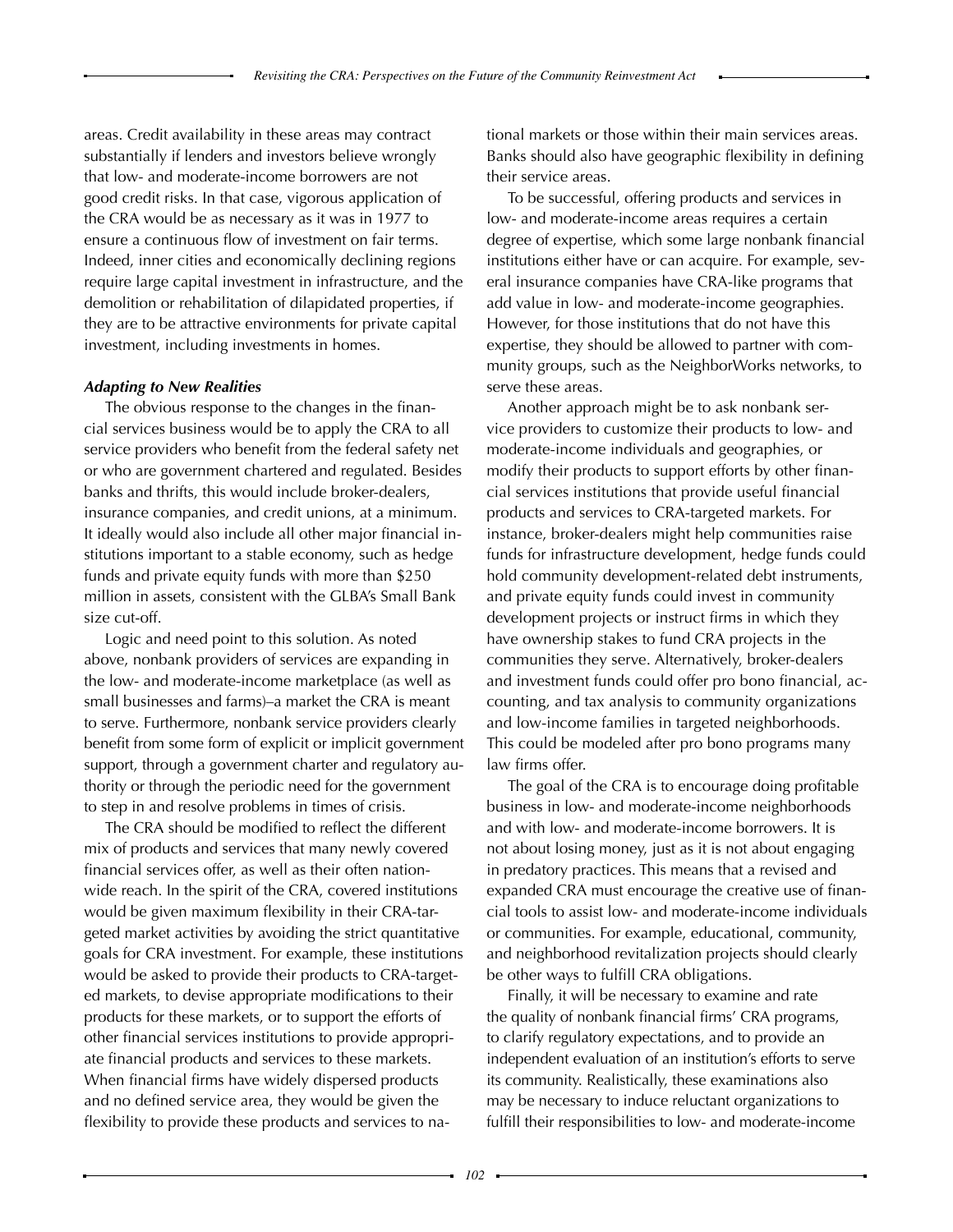communities. Perhaps the best approach would be interagency teams to engage in CRA examinations.

Nonbank financial institutions might also be given the option of providing all or part of their CRA assistance through the Community Development Financial Institutions (CDFI) Fund or in partnership with Community Development Financial Institutions. The federal government established the Fund in 1994 to support the establishment of CDFIs. $100$  As of August 1, 2008, some 805 CDFIs have been established in various cities, most of which have been successful.<sup>101</sup> The CDFI movement has been constrained by limitations in the federal budget. Additional funds and assistance from nonbank CRA-covered institutions would add to the success of this effort and would support low- and moderate-income neighborhoods, which is fundamentally the same mission as that advanced by the CRA.

Financial firms should be given the flexibility under a modified CRA to provide these products and services to those markets that are within their main services areas, or nationally where they have widely dispersed products and no defined service area; indeed, this geographic flexibility ought to be provided to banks as well. Similarly, regulators should implement the revised CRA in a manner that preserves the spirit of flexibility.

To ensure comparable treatment of banks and nonbanks, all financial institutions must be subject to examination. The results of the examinations should be transparent to the public so they can readily discern the basis for the ratings. To provide a meaningful incentive for institutions to take the ratings seriously, Congress might consider capping the percentage of executive salary and bonus that is tax deductible if a firm fails to maintain at least a Satisfactory CRA rating.

## **Conclusion**

The financial intermediation process, the structure of the banking system, and the methods for delivering financial services have changed in fundamental ways since 1977, and they have changed in ways no one could have predicted when the CRA was enacted. The facts on the ground in low- and moderate-income neighborhoods have changed as well. Explicit redlining is by and large a thing of the past. Innovations in technology and financial markets have lowered the cost of mortgages and consumer financing to the point that many more creditworthy borrowers are able to access credit.

Yet, the heart of the problem that the CRA was intended to solve remains: the need for the financial services sector to deliver enough support to low- and moderate-income neighborhoods. Neighborhoods require sound infrastructure, healthy retail businesses, and a core of well-maintained homes to retain value and to attract investment. There are still information deficiencies in these areas, resulting in a more subtle, and perhaps unintended but still hurtful, form of redlining, which in turn causes some banks to underinvest and contributes to racial discrimination in lending. Critics who argue that the subprime crisis proves the CRA is a misguided and unwarranted government intervention in the financial services sector are wrong, not only because the facts show that Wall Street excesses, not the CRA, caused the subprime crisis, but also because there are identified market failures that require government action to address.

The CRA will need to be modernized in three areas to bring it into the twenty-first century:

First, because nonbank financial institutions now hold more financial assets than banks and thrifts, the current CRA is tapping a declining share of the financial services sector. We therefore recommend expanding the CRA to nonbank financial institutions.

Second, some nonbank service providers cannot deliver financial services directly to low- and moderateincome residents because they do not have the means to make retail loans or provide other relevant retail products. However, they can channel funds through banks and thrifts and CDFIs, which do have experts in community development and the ability to deliver loans at the retail level. Alternatively, nonbanks can play an important role in coordinating community development initiatives by providing direct and indirect financial support to community development projects, and offering free advisory and support services.

*<sup>100 12</sup> U.S.C. §4701 et seq.*

<sup>101</sup> Department of the Treasury, "Certified Community Development Financial Institutions: Alphabetical by Organization" (Washington, DC: *DOT, August 2008), available at www.cdfifund.gov/docs/certification/cdfi/CDFIbyOrgName.pdf; and Community Development Financial* Institutions Fund, Three Year Trend Analysis of Community Investment Impact System Institutional Level Report Data (Washington, DC: CDFI *Fund, December 2007).*